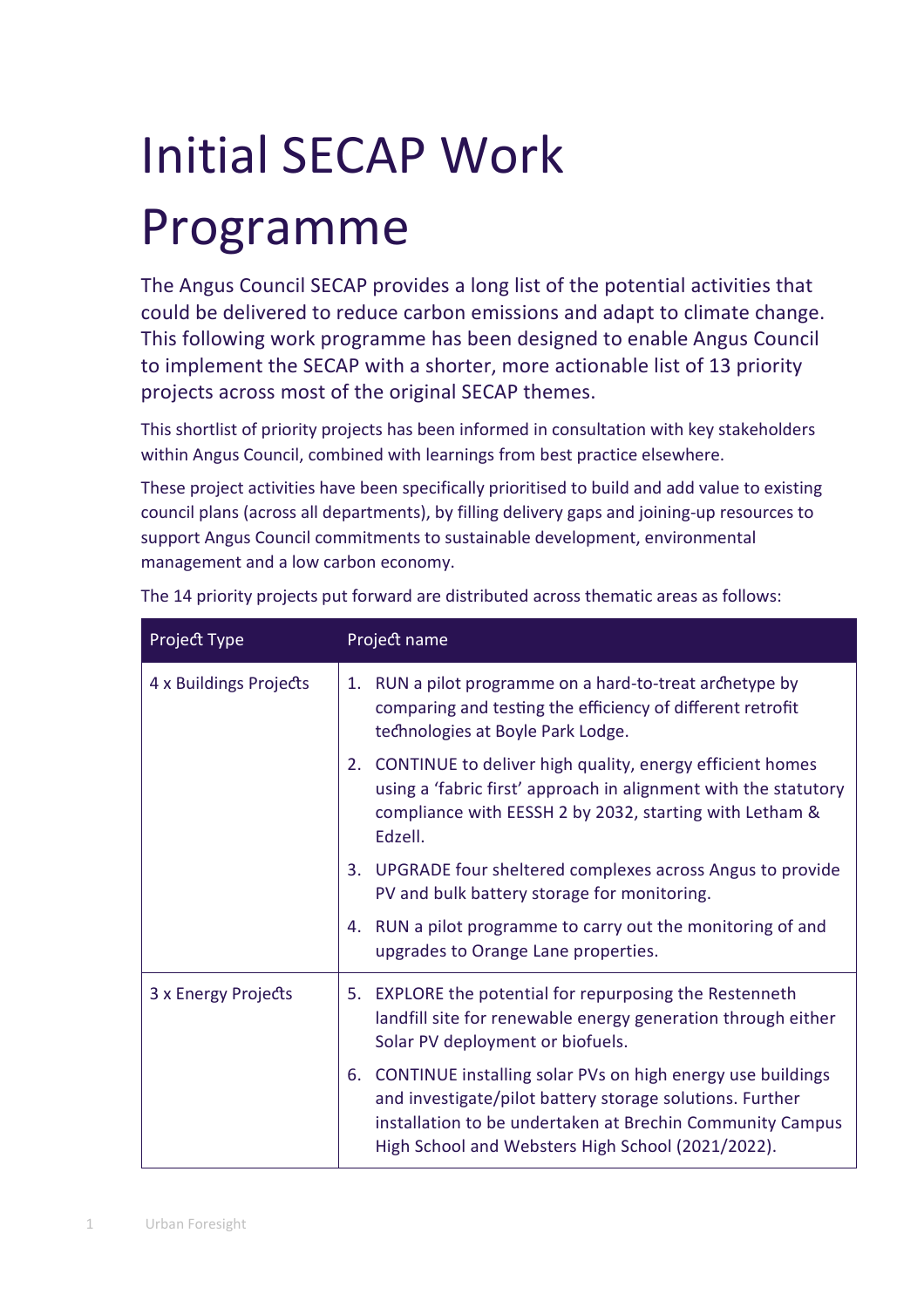|                                                  | 7. IMPROVE the efficiency of public lighting infrastructure and<br>the performance of the supporting energy network through<br>opportunities presented by the streetlight replacement<br>programme.                                                       |
|--------------------------------------------------|-----------------------------------------------------------------------------------------------------------------------------------------------------------------------------------------------------------------------------------------------------------|
| 2 x Transport Projects                           | <b>IMPLEMENT</b> an EV charging hub in Arbroath.<br>8.<br><b>CONDUCT Angus Council Fleet Review.</b><br>9.                                                                                                                                                |
| 3 x Agriculture, Land<br>Use & Forestry Projects | 10. ASSESS Montrose Coastal Erosion Protection Options for<br>Implementation.<br>11. IMPLEMENT Biodiversity and Green Infrastructure for<br>Climate Change Mitigation and Adaptation.<br>12. DEVELOP a Local Agriculture and Sustainable Food Initiative. |
| 1 x Waste Projects                               | 13. IMPLEMENT new kerbside collection services, in line with<br>Scotland's Deposit Return Scheme, supported by the current<br>"Right Stuff, Right Bin" campaign.                                                                                          |

The projects specify how they will be delivered and by whom. To achieve this, each project will have a PACE acronym model applied to it. The PACE model is designed to enable fast decision making, accountability and consensus building needed to co-ordinate different stakeholder groups. Each letter within PACE specifies the level of ownership and responsibility for a given stakeholder as follows:

| Role |                      | Responsibility                                                                                                                                                                                  |  |
|------|----------------------|-------------------------------------------------------------------------------------------------------------------------------------------------------------------------------------------------|--|
| P    | <b>Project Owner</b> | Responsible for planning and monitoring projects to ensure they<br>are on time, on-budget and meet requirements. They coordinate<br>and inform other stakeholders and seek necessary approvals. |  |
| A    | Approver             | Responsible for reviewing key project milestones and approving<br>any final decisions (usually a budget approver).                                                                              |  |
|      | Contributor          | Responsible for providing expert consultation and enabling<br>support (not a decision maker).                                                                                                   |  |
| E    | Executor             | Responsible for "on the ground" project implementation.                                                                                                                                         |  |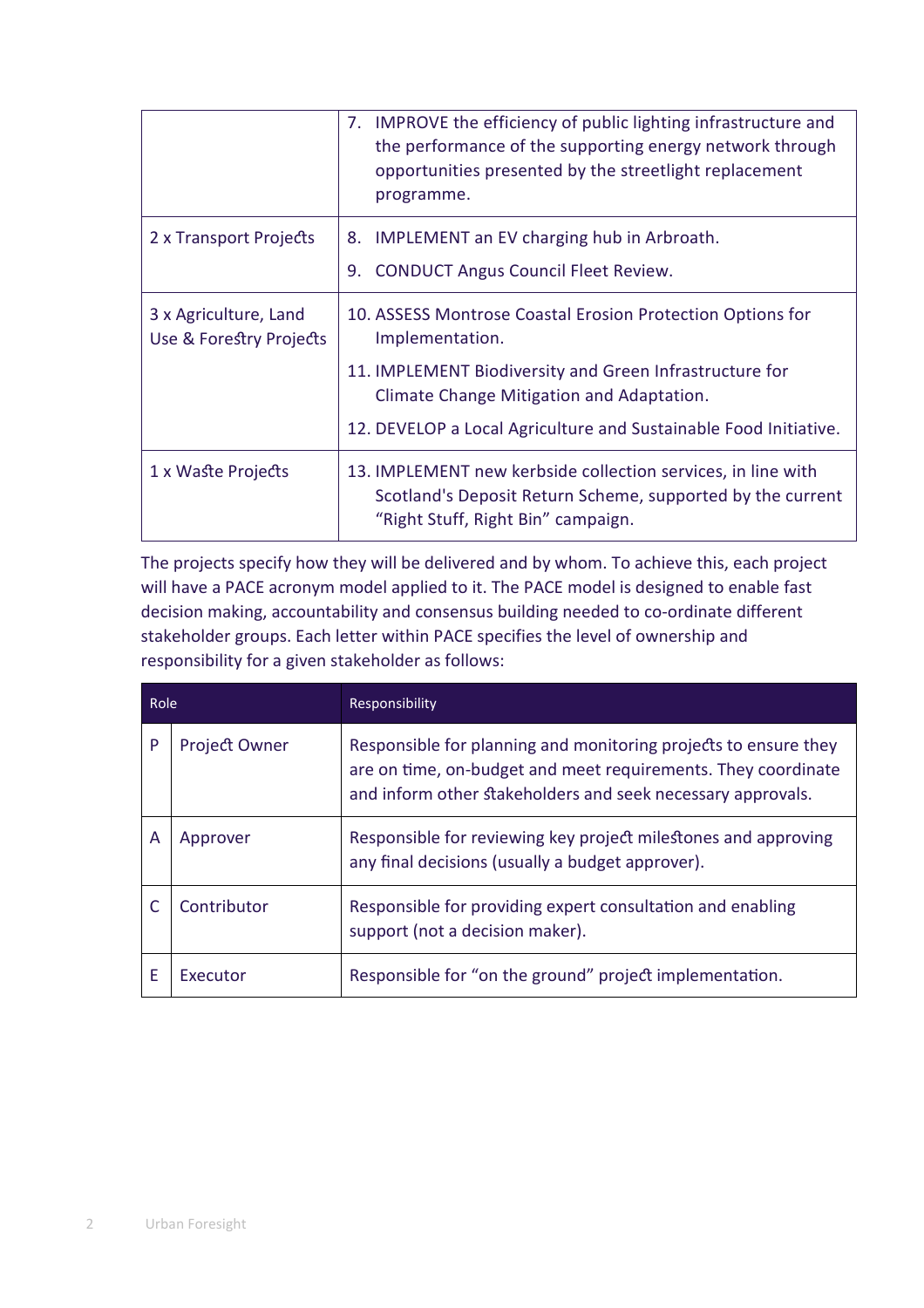## Buildings

There are 4 buildings projects proposed to be prioritised for the launch of the Angus Council SECAP.

Improving building energy efficiency is one of the most cost-effective and impactful ways for Angus Council and partners to reduce emissions across the region. Meeting Angus Council's Net Zero target will require interventions for the sustainable design/construction of new buildings and for energy efficiency improvements of the existing building stock.

There are around 52,500 households in Angus and this number is expected to rise to just over 55,000 in the next 17 years . The social housing sector accounts for approximately 21% of the total housing stock, with Angus Council owning and managing around 67% of these. Angus Council is currently estimated to have around 7,800 tenanted properties which it is responsible for, delivering both planned and reactive maintenance, including energy efficiency improvements.

The following table and summaries present a shortlist of refined priority building's projects that Angus Council can lead in conjunction with key partners for delivery in the short to medium term, and where potential funding is likely to be readily available. Connections with previous SECAP long list projects are also captured in table below.

| Project<br>No. | <b>Project Name</b>                                                                                                                                                                         | Connection to<br>original SECAP long-<br>list actions |
|----------------|---------------------------------------------------------------------------------------------------------------------------------------------------------------------------------------------|-------------------------------------------------------|
|                | RUN a pilot programme on a hard-to-treat archetype by comparing and testing the<br>efficiency of different retrofit technologies at Boyle Park Lodge.                                       | <b>B3</b>                                             |
|                | CONTINUE to deliver high quality, energy efficient homes using a 'fabric first'<br>approach in alignment with the statutory compliance of EESSH 2 by 2032 starting<br>with Letham & Edzell. | <b>B4</b>                                             |
|                | UPGRADE four sheltered complexes across Angus to provide PV and bulk battery<br>storage for monitoring.                                                                                     | <b>B5</b>                                             |
|                | RUN a pilot programme to carry out the monitoring of and upgrades to Orange Lane<br>properties.                                                                                             | <b>B3 &amp; B6</b>                                    |

Table 1: Buildings Projects.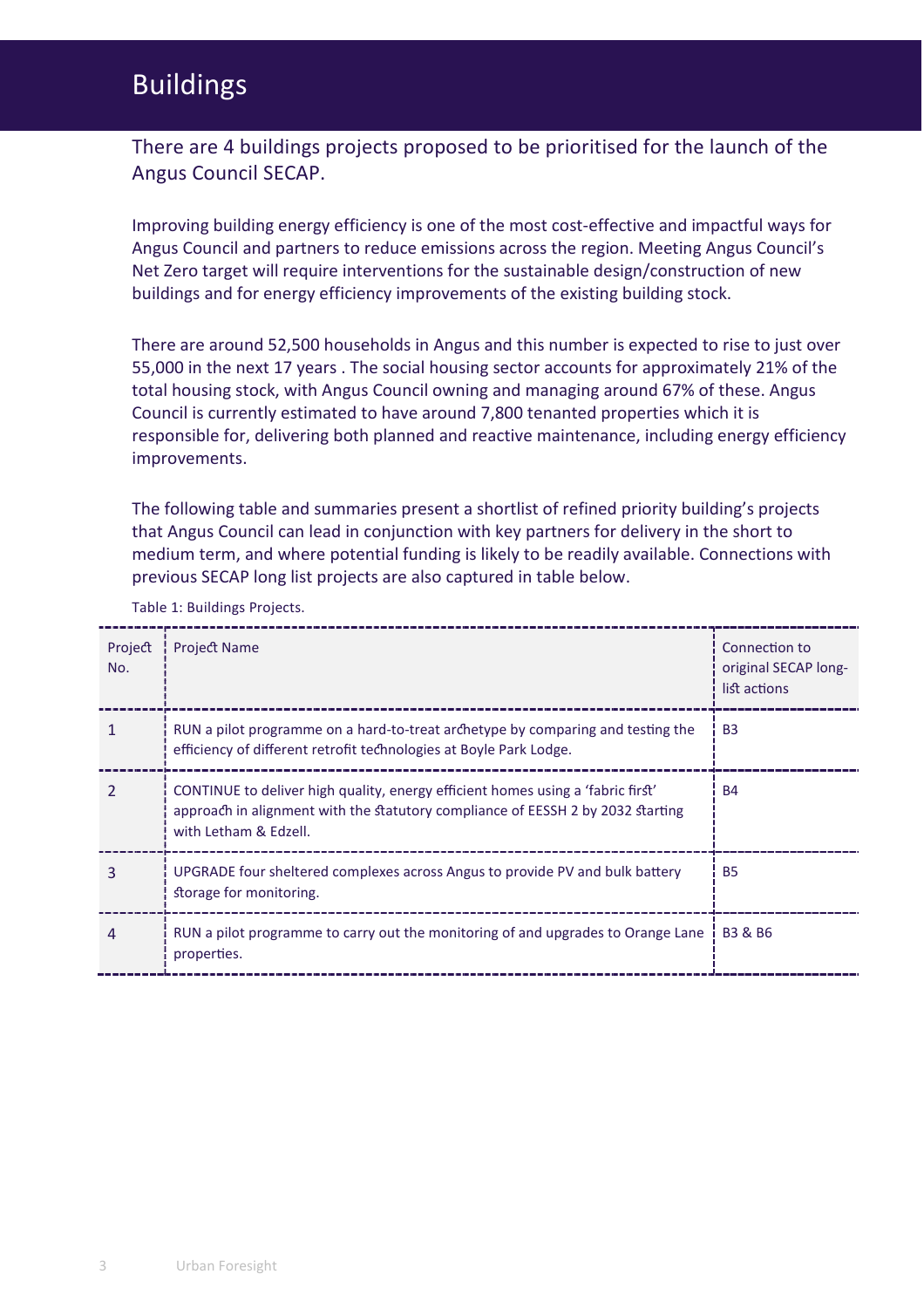Project 1: RUN a pilot programme on a hard-to-treat archetype building by comparing and testing the efficiency of different retrofit technologies at Boyle Park Lodge.

| Why: | Angus Council is committed to embracing innovation to improve energy efficiency of the existing building stock.                                                                                                                                                                                                                                                                                                                                                                                                                                                                                                                                                                                                                                                                                                                                                    |
|------|--------------------------------------------------------------------------------------------------------------------------------------------------------------------------------------------------------------------------------------------------------------------------------------------------------------------------------------------------------------------------------------------------------------------------------------------------------------------------------------------------------------------------------------------------------------------------------------------------------------------------------------------------------------------------------------------------------------------------------------------------------------------------------------------------------------------------------------------------------------------|
| What | The Council will seek funding through the Social Housing Decarbonisation Fund Demonstrator, to run a pilot programme comparing and testing the efficacy of different<br>retrofit technologies in improving energy efficiency. Working together with academia and experts in the industry, the findings from the pilot will help inform future<br>investments in the region and ensure that any retrofit projects maximise performance, practicality, and value for money.                                                                                                                                                                                                                                                                                                                                                                                          |
|      | Boyle Park Lodge is a substantial stone-built property situated at the Glamis Road entrance to the Boyle Park in Forfar, which has been identified as an ideal demonstrator<br>property for a pilot. This old building has sat vacant for many years and is a good representation of some of Angus Council's oldest and historic housing assets. This<br>property archetype will provide the ultimate "stress" test for evaluating the energy efficiency of retrofit technologies and their ability to make the most "hard-to-treat"<br>housing stock compliant with Scottish Government EESSH standards. Retrofit energy efficient technologies can also be tested on Boyle Park Lodge to assess low carbon<br>heating systems. For example, exploring whether electric powered heat pumps can replace oil or gas systems in similar property types across Angus. |
|      | This project will also provide an excellent example of Angus-wide multi-stakeholder collaboration, an approach that the council is keen to promote across its own<br>departments, academia, and social enterprise energy organisations such as SCARF.                                                                                                                                                                                                                                                                                                                                                                                                                                                                                                                                                                                                              |
|      | This project will be funded through HRA capital programme and government new build grants.                                                                                                                                                                                                                                                                                                                                                                                                                                                                                                                                                                                                                                                                                                                                                                         |
| Who  | P = Housing Assets (AC)                                                                                                                                                                                                                                                                                                                                                                                                                                                                                                                                                                                                                                                                                                                                                                                                                                            |
|      | A = HRA Capital Programme Manager                                                                                                                                                                                                                                                                                                                                                                                                                                                                                                                                                                                                                                                                                                                                                                                                                                  |
|      | C = Property Assets(AC), SCARF, Tenant Steering Group (AC), Communities Team (AC), Community Housing Team (AC), Dundee and Angus College, University of Abertay                                                                                                                                                                                                                                                                                                                                                                                                                                                                                                                                                                                                                                                                                                    |
|      | E = Housing Assets (AC), Property Assets(AC), University of Abertay                                                                                                                                                                                                                                                                                                                                                                                                                                                                                                                                                                                                                                                                                                                                                                                                |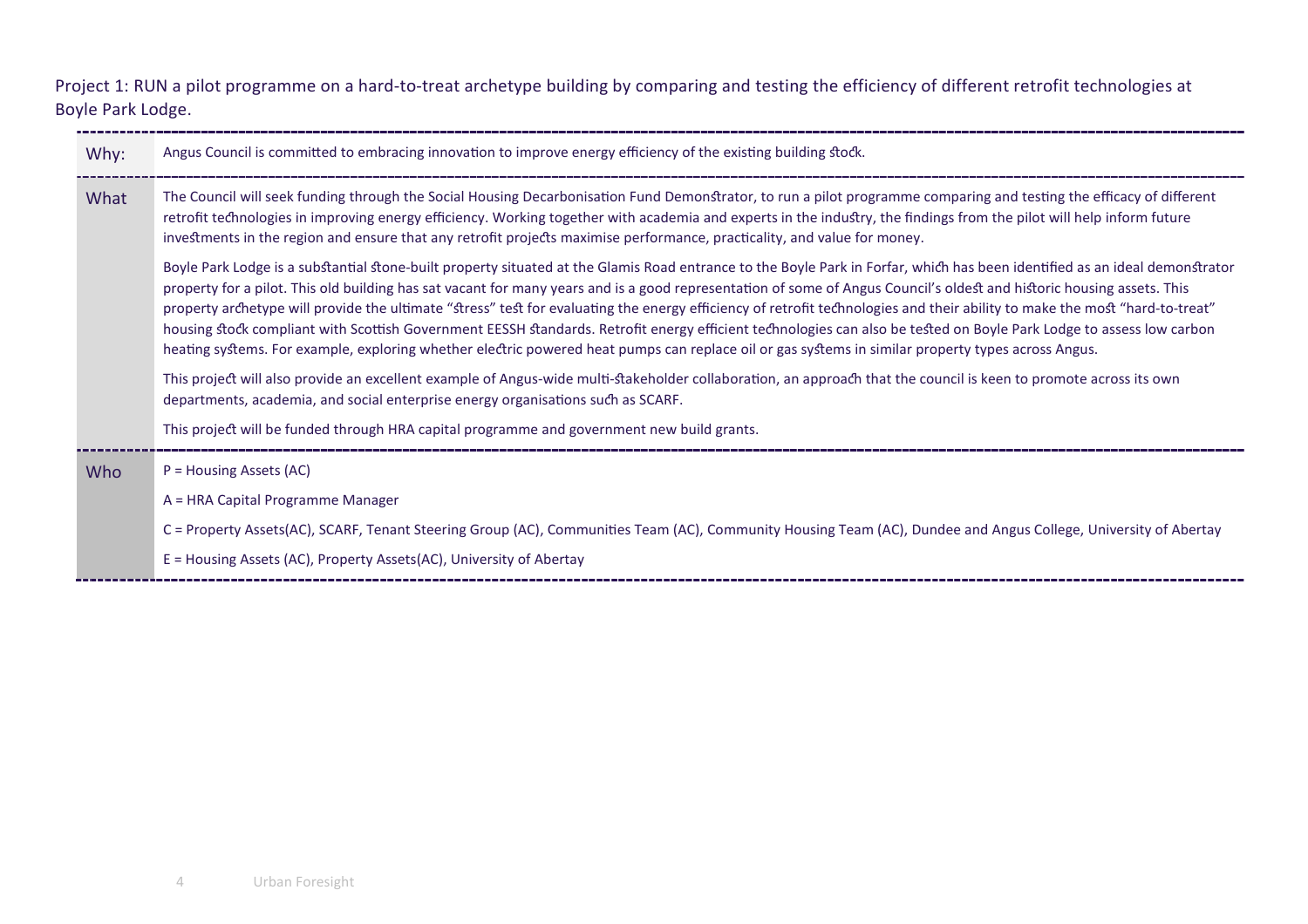Project 2: CONTINUE to deliver high quality, energy efficient homes using a 'fabric first' approach in alignment with the statutory compliance with EESSH 2 by 2032 starting with Letham & Edzell.

\_\_\_\_\_\_\_\_\_\_\_\_\_\_\_\_\_

| EESH2 proposes a longer-term approach to improving energy efficiency across the social housing stock. Angus Council is now beginning its work on achieving EESSH 2                                                                                                                                                                                                                                                                                                                                    | homes. EESSH also forms a crucial part of helping Scotland meet its climate change targets. Introduced in 2014, EESSH 1 set targets for energy efficiency in social housing<br>Angus Council had planned to achieve its target of EESSH 1 compliance for all existing and new council housing stock by the end of 2020. However, due to challenges of |
|-------------------------------------------------------------------------------------------------------------------------------------------------------------------------------------------------------------------------------------------------------------------------------------------------------------------------------------------------------------------------------------------------------------------------------------------------------------------------------------------------------|-------------------------------------------------------------------------------------------------------------------------------------------------------------------------------------------------------------------------------------------------------------------------------------------------------------------------------------------------------|
| compliance of all its housing stock by the target deadline of 2032.                                                                                                                                                                                                                                                                                                                                                                                                                                   |                                                                                                                                                                                                                                                                                                                                                       |
| To help meet the EESSH 2 requirements, Angus Council is applying a "fabric first" approach to housing design. The "fabric first" approach seeks to maximise the performance<br>What<br>of the building fabric itself, for example through measures such as increased insulation and natural ventilation, before considering the use of mechanical or electrical<br>systems. This approach requires less maintenance whilst providing a high level of energy efficiency, thereby saving money as well. |                                                                                                                                                                                                                                                                                                                                                       |
| The initial work will be carried out on housing stock located in the villages of Letham & Edzell. This will be funded through HRA capital programme and government new<br>build grants.                                                                                                                                                                                                                                                                                                               |                                                                                                                                                                                                                                                                                                                                                       |
| P = Housing Assets (AC)<br>Who                                                                                                                                                                                                                                                                                                                                                                                                                                                                        |                                                                                                                                                                                                                                                                                                                                                       |
| A = HRA Capital Programme Manager                                                                                                                                                                                                                                                                                                                                                                                                                                                                     |                                                                                                                                                                                                                                                                                                                                                       |
| $C = Property Assets(AC)$                                                                                                                                                                                                                                                                                                                                                                                                                                                                             |                                                                                                                                                                                                                                                                                                                                                       |
| $E =$ Housing Assets (AC)                                                                                                                                                                                                                                                                                                                                                                                                                                                                             |                                                                                                                                                                                                                                                                                                                                                       |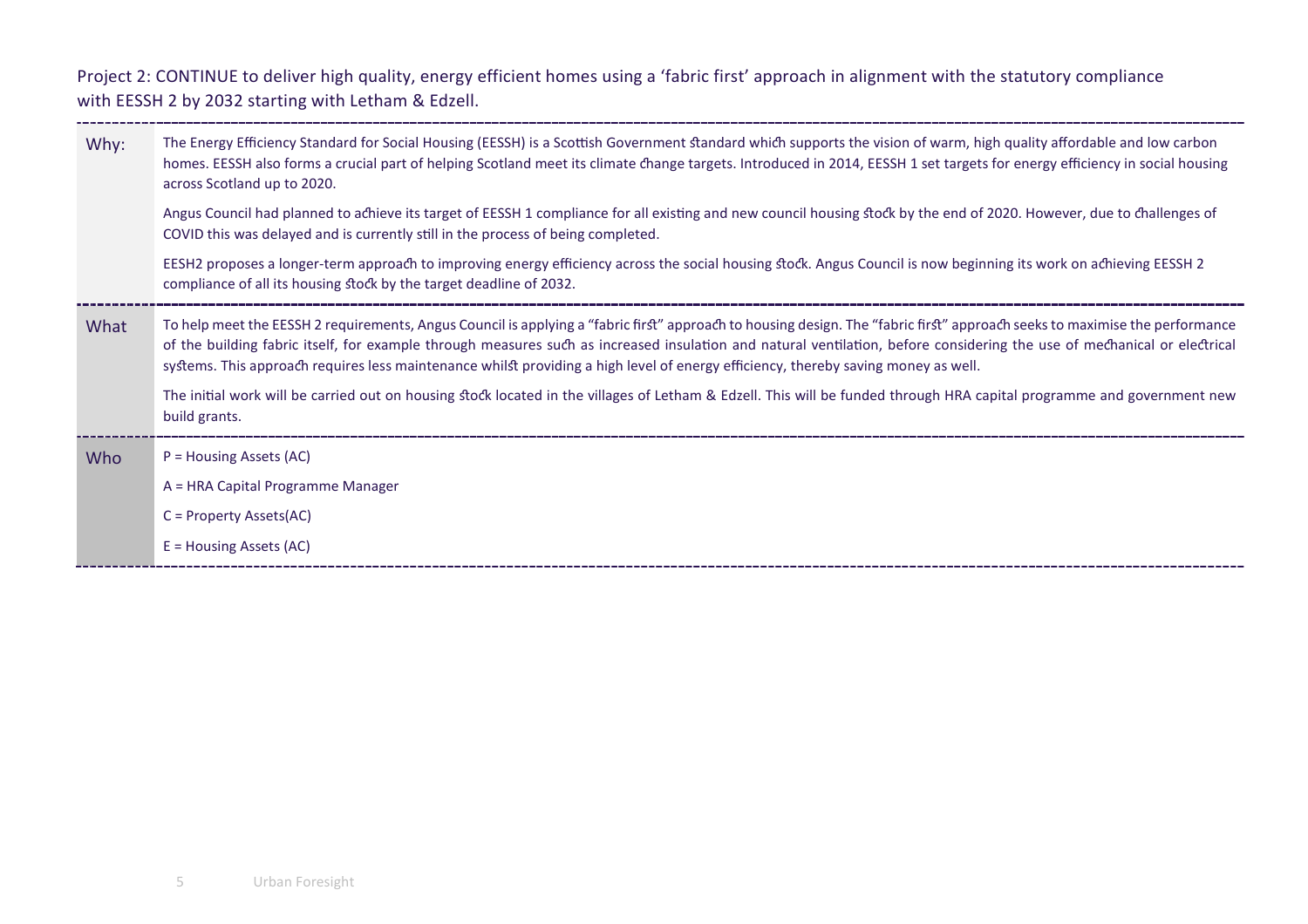### <span id="page-5-0"></span>Project 3: UPGRADE four sheltered complexes across Angus to provide PV and bulk battery storage for monitoring.

| Why: | Approximately 33% of households in Angus experiencing fuel poverty <sup>1</sup> . A household is defined as experiencing fuel poverty when more than 10% of their income is spent<br>on fuel. Fuel poverty and climate change are inextricably linked, as taking action to improve the energy efficiency of homes not only reduces the energy demand, and<br>associated carbon emissions, but also reduces the amount households need to spend on fuel. This is important as a core principle set out in the SECAP is that climate action<br>in the region does not inadvertently burden the most vulnerable.<br>Solar Photovoltaic (PV) and Battery Storage Decarbonation technology is seen as a key enabler for Angus Council to help vulnerable residents in sheltered housing and<br>retirement homes, whilst also contributing to meeting the EESSH2 standards by 2032 by producing zero carbon electricity. PV operates by converting sunlight (solar<br>radiation) into direct current electricity. Solar PV technology is generally deployed on a panel. A solar PV project is a term used to describe the installation of solar panels,<br>either on an existing building roof, a purpose-built structure, or on the ground. Electricity generated from these can then be stored and used later and reduce energy bills |
|------|-----------------------------------------------------------------------------------------------------------------------------------------------------------------------------------------------------------------------------------------------------------------------------------------------------------------------------------------------------------------------------------------------------------------------------------------------------------------------------------------------------------------------------------------------------------------------------------------------------------------------------------------------------------------------------------------------------------------------------------------------------------------------------------------------------------------------------------------------------------------------------------------------------------------------------------------------------------------------------------------------------------------------------------------------------------------------------------------------------------------------------------------------------------------------------------------------------------------------------------------------------------------------------------------------------------------------------------|
|      |                                                                                                                                                                                                                                                                                                                                                                                                                                                                                                                                                                                                                                                                                                                                                                                                                                                                                                                                                                                                                                                                                                                                                                                                                                                                                                                                   |
| What | Four sheltered housing accommodations located at Balmain Court, Andy Stewart Court, Murray Court and Springfield need urgent heating upgrades, as they are not on gas<br>network. Therefore, these sheltered housing locations are to be given quantum heating upgrades, and where required, insulation to achieve a built standard compliant<br>with EESSH2.                                                                                                                                                                                                                                                                                                                                                                                                                                                                                                                                                                                                                                                                                                                                                                                                                                                                                                                                                                     |
|      | A large-scale solar PV and battery storage project for the purposes of research and monitoring will be installed across the 4 sites. This project will demonstrate the impact<br>of battery storage and assess the impact on alleviating fuel poverty amongst vulnerable elderly residents. It will monitor the potential savings and provide data to determine<br>if these measures should be rolled out more widely across Angus Council housing stock. Each sheltered complex has a different geometric construction and roof profiles<br>that need to be considered. These upgrade project will be funded via HRA capital programme works specific to EESSH2, with additional funding from The Mercury<br>Programme.                                                                                                                                                                                                                                                                                                                                                                                                                                                                                                                                                                                                          |
|      | This research also provides potential additionality by making the case for further Tay Cities Deal funding to pay for research on sheltered accommodation's relationship to<br>other council tenanted properties within a short radius (e.g.,100m) and how PV can be situated on these properties and connected to a central battery, helping create a<br>mini energy network in the area.                                                                                                                                                                                                                                                                                                                                                                                                                                                                                                                                                                                                                                                                                                                                                                                                                                                                                                                                        |
| Who  | P = Housing Assets (AC)                                                                                                                                                                                                                                                                                                                                                                                                                                                                                                                                                                                                                                                                                                                                                                                                                                                                                                                                                                                                                                                                                                                                                                                                                                                                                                           |
|      | A = HRA Capital Programme Manager and Mercury Programme Manager                                                                                                                                                                                                                                                                                                                                                                                                                                                                                                                                                                                                                                                                                                                                                                                                                                                                                                                                                                                                                                                                                                                                                                                                                                                                   |
|      |                                                                                                                                                                                                                                                                                                                                                                                                                                                                                                                                                                                                                                                                                                                                                                                                                                                                                                                                                                                                                                                                                                                                                                                                                                                                                                                                   |
|      | C = Property Assets (AC), SCARF, Tenant Steering Group (AC), Communities Team (AC), Community Housing Team (AC), Dundee and Angus College, University of Abertay.                                                                                                                                                                                                                                                                                                                                                                                                                                                                                                                                                                                                                                                                                                                                                                                                                                                                                                                                                                                                                                                                                                                                                                 |
|      | E = Housing Assets (AC)                                                                                                                                                                                                                                                                                                                                                                                                                                                                                                                                                                                                                                                                                                                                                                                                                                                                                                                                                                                                                                                                                                                                                                                                                                                                                                           |

<sup>&</sup>lt;sup>1</sup> Fuel poverty and extreme fuel poverty estimates[. Available here.](https://www.gov.scot/publications/latest-estimates-fuel-poverty-extreme-fuel-poverty-under-proposed-new-definition-following-stage-2-fuel-poverty-targets-definition-strategy-scotland-bill/pages/5/)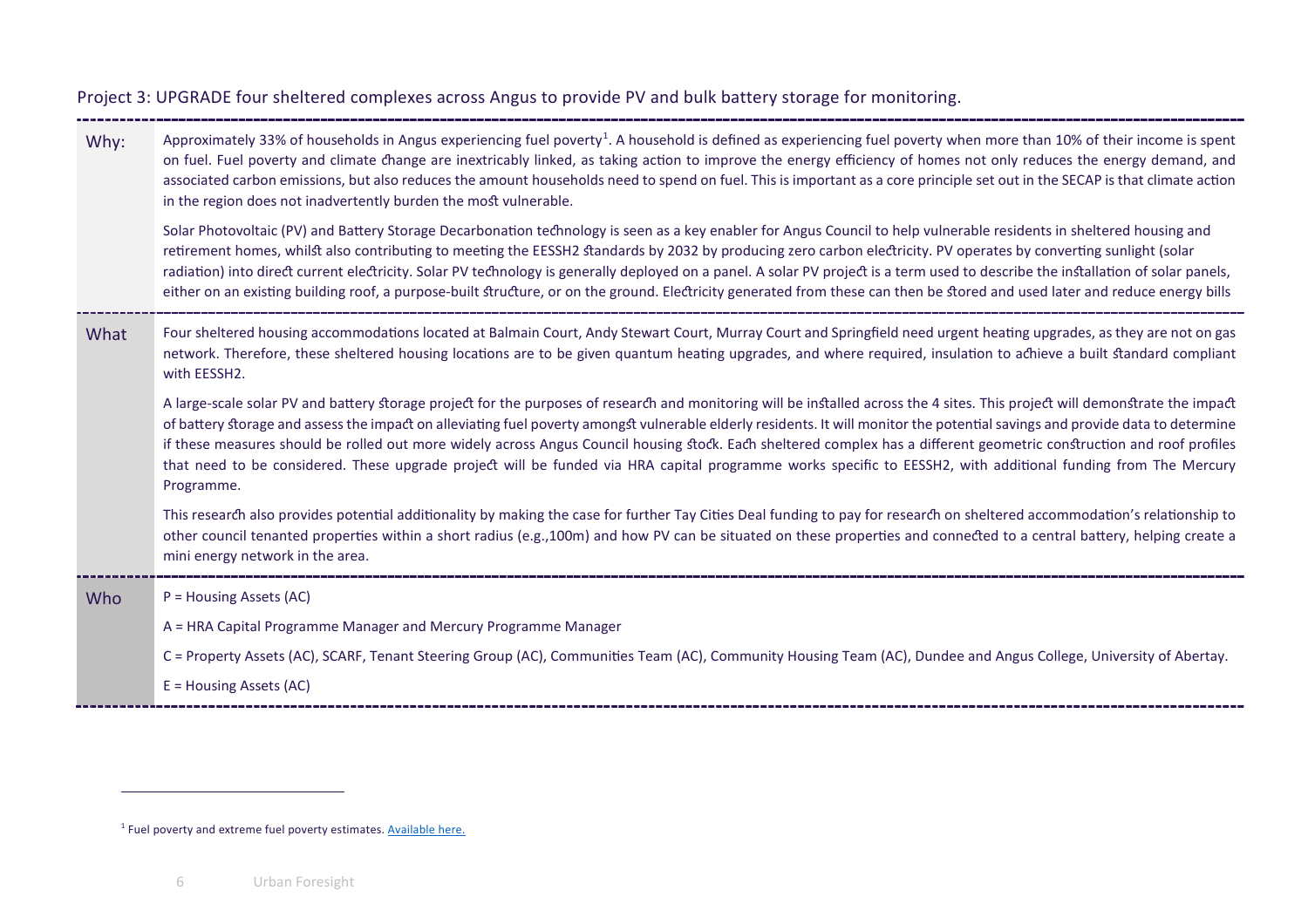#### Project 4: RUN a pilot programme to carry out the monitoring of and upgrades to Orange Lane properties.

- Why: Orange Lane in Montrose is a residential area that has been identified by Angus Council as needing urgent upgrades, including enclosed balconies and over cladding to improve building energy efficiency. This part of Montrose is also susceptible to flooding during heavy rain.
- What Existing building performance to be monitored prior to staged energy improvements with monitoring periods interspersed with upgrades. As the residents and tenants in Orange Lane have not been engaged by the council previously, they will need to be consulted and informed of the proposed resear� and monitoring and the benefits of delivering energy efficiency improvements to their properties.

Upgrade opportunities for the Orange Lane properties include solar PV due to its large roof areas, battery storage and over cladding to achieve a built standard compliant with EESSH2. The intent of this project is to make the upgrades and monitor for a year. This will help determine if there is further work needed to be done, such as stripping out boilers or electric heating for air source heat pumps. Upgrades will be funded via HRA capital programme works specific to EESSH2, with additional funding from The Mercury Programme.

Potential additionality for this project is to use Tay Cities Deal Funding for the grass area at the front of the Orange Lane Properties, and understand what grants are available for an innovative SuDS (Sustainable Drainage Systems) to help alleviate flooding issues during heavy rain. SuDS are environmentally beneficial drainage systems, causing minimal or no long-term detrimental damage. They are designed to transport surface water and slow runoff before entering watercourses. They also provide areas to store water in natural contours and can be used to allow water to soak into the ground or evaporate. SuDS are a series of control strategies and structures to efficiently manage and sustainably drain surface water, while minimising pollution and the impact on water quality of local water bodies. The SuDS work will require engaging with Council Park's team and local schools to aid in its design, so they understand the technology and its benefits to achieve buy-in.

| Who | $P =$ Housing Assets (AC)                                                                                                                                                       |
|-----|---------------------------------------------------------------------------------------------------------------------------------------------------------------------------------|
|     | A = HRA Capital Programme Manager and Mercury Programme Manager                                                                                                                 |
|     | C = Property Assets (AC), SCARF, Tenant Steering Group (AC), Communities Team (AC), Community Housing Team (AC), Parks (AC), Dundee and Angus College, University<br>of Abertay |
|     | $E =$ Housing Assets (AC), Parks (AC)                                                                                                                                           |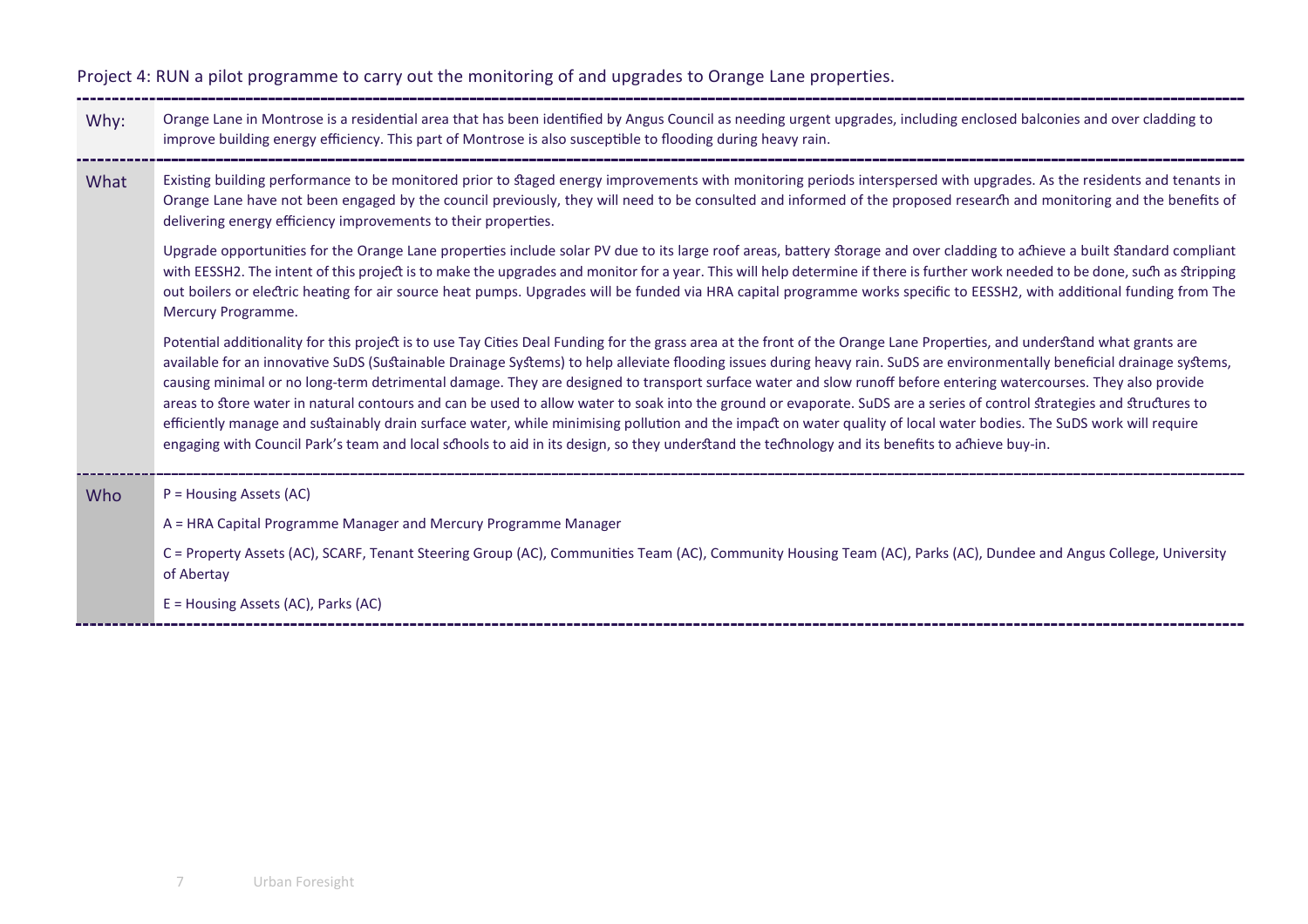## Energy

There are 3 energy projects proposed to be prioritised for the launch of the Angus Council SECAP.

Using renewable energy rather than fossil fuels can significantly decrease emissions. Therefore, key targets of Scotland's Energy Strategy (2017) are to generate over 50% of Scotland's energy consumption from renewable sources by 2030 and increase the productivity of energy use across Scotland by 30%.

To date, Angus has achieved significant reductions in energy usage by replacing street lighting with LEDs. The Council has also invested in renewable technologies, including the installation of Photo Voltaic Cells on key high-energy demand buildings such as Montrose Sports Centre. An emphasis on the continuation and development of similar innovative energy projects in the region, will help position Angus as one of the leaders in sustainable and renewable energy generation in Scotland.

The following table and summaries present a shortlist of refined priority energy projects that Angus Council can lead in conjunction with key partners, for delivery in the short to medium term, and where potential funding is likely to be readily available. Connections with previous SECAP long list projects are also captured in table below.

| Project<br>No. | <b>Project Name</b>                                                                                                                                                                                                                    | Connection to<br>original SECAP long-<br>list actions |
|----------------|----------------------------------------------------------------------------------------------------------------------------------------------------------------------------------------------------------------------------------------|-------------------------------------------------------|
| 5              | EXPLORE the potential for repurposing the Restenneth landfill site for renewable<br>energy generation through either Solar PV deployment or biofuels.                                                                                  | E4                                                    |
| 6              | CONTINUE installing solar PVs on high energy use buildings and investigate/ pilot<br>battery storage solutions. Further installation to be undertaken at Brechin<br>Community Campus High School and Websters High School (2021/2022). | E <sub>5</sub>                                        |
|                | IMPROVE the efficiency of public lighting infrastructure and the performance of the<br>supporting energy network, through opportunities presented by the streetlight<br>replacement programme.                                         | E <sub>9</sub>                                        |

Table 2: Energy Projects.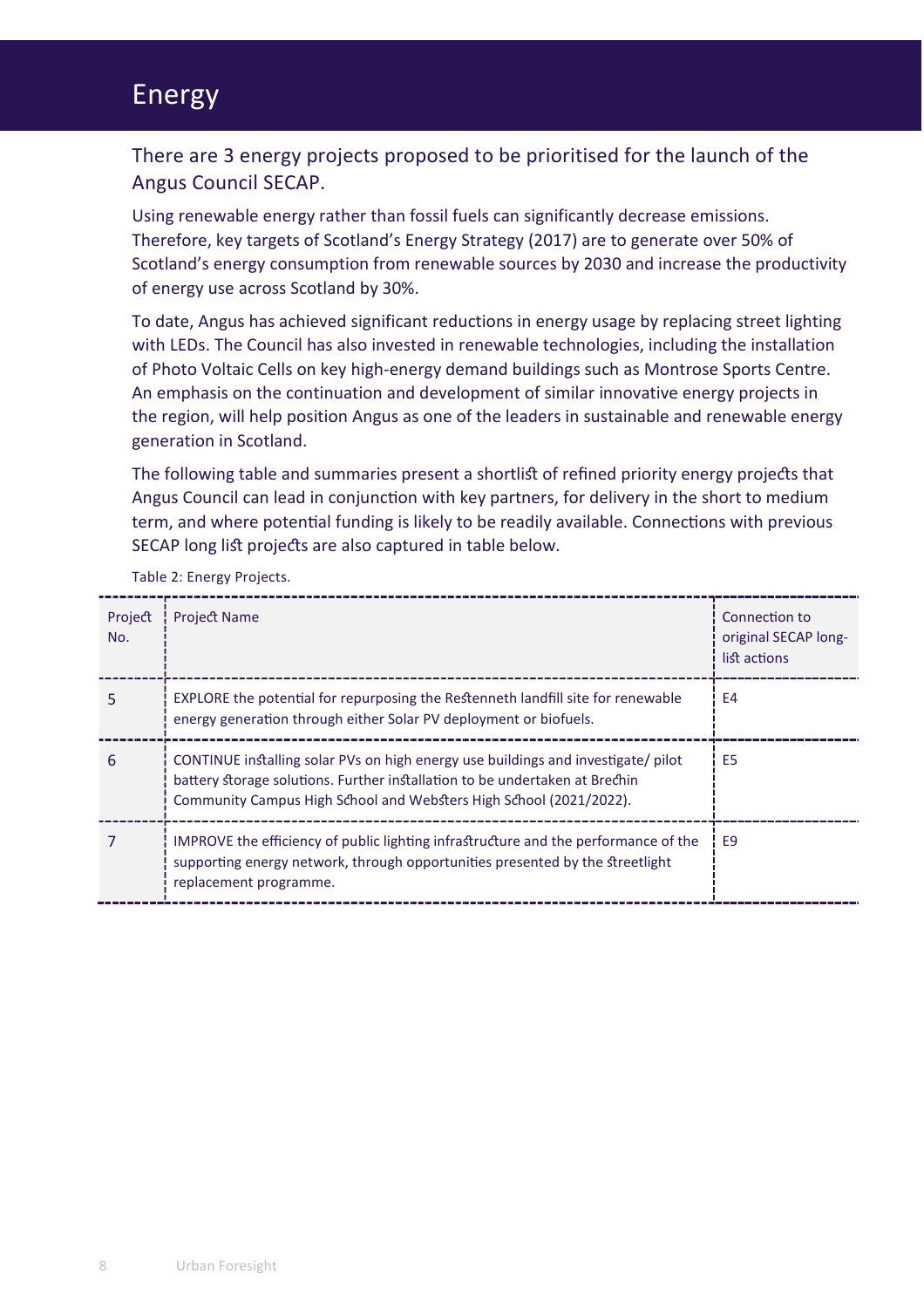Project 5: EXPLORE the potential for repurposing the Restenneth landfill site for renewable energy generation through either Solar PV deployment or biofuels.

| Why: | An objective for Angus is to grow renewable energy generation in the region, positioning Angus as a leader in renewable technologies, creating new employment<br>opportunities, fostering innovation and supporting long term sustainable growth in the region. These investments align with several of the SECAP key principles, including<br>enabling opportunities to contribute to the local economy, supporting skills development and embracing innovation. |
|------|-------------------------------------------------------------------------------------------------------------------------------------------------------------------------------------------------------------------------------------------------------------------------------------------------------------------------------------------------------------------------------------------------------------------------------------------------------------------|
|      | Angus Council is currently exploring the potential of repurposing disused landfill sites for renewable energy generation. The positive long-term benefits through reduction<br>in brownfield/ derelict/ contaminated land such as this will decrease carbon emissions from energy generation from nearby properties or provide electricity to the<br>national grid.                                                                                               |
| What | Following its closure in 2017, Angus Council is currently examining the feasibility and business potential of remodelling the Restenneth landfill site in Forfar for renewable<br>energy generation through different technologies, such as solar panels or biofuels. This programme will require the installation of solar thermal panels on restored areas<br>of the former landfill site.                                                                      |
| Who  | $P =$ Environmental Management (AC)                                                                                                                                                                                                                                                                                                                                                                                                                               |
|      | $A = BudgetHolder (TBC)$                                                                                                                                                                                                                                                                                                                                                                                                                                          |
|      | $C = Property Assets (AC)$                                                                                                                                                                                                                                                                                                                                                                                                                                        |
|      | $E = Property Assets (AC)$                                                                                                                                                                                                                                                                                                                                                                                                                                        |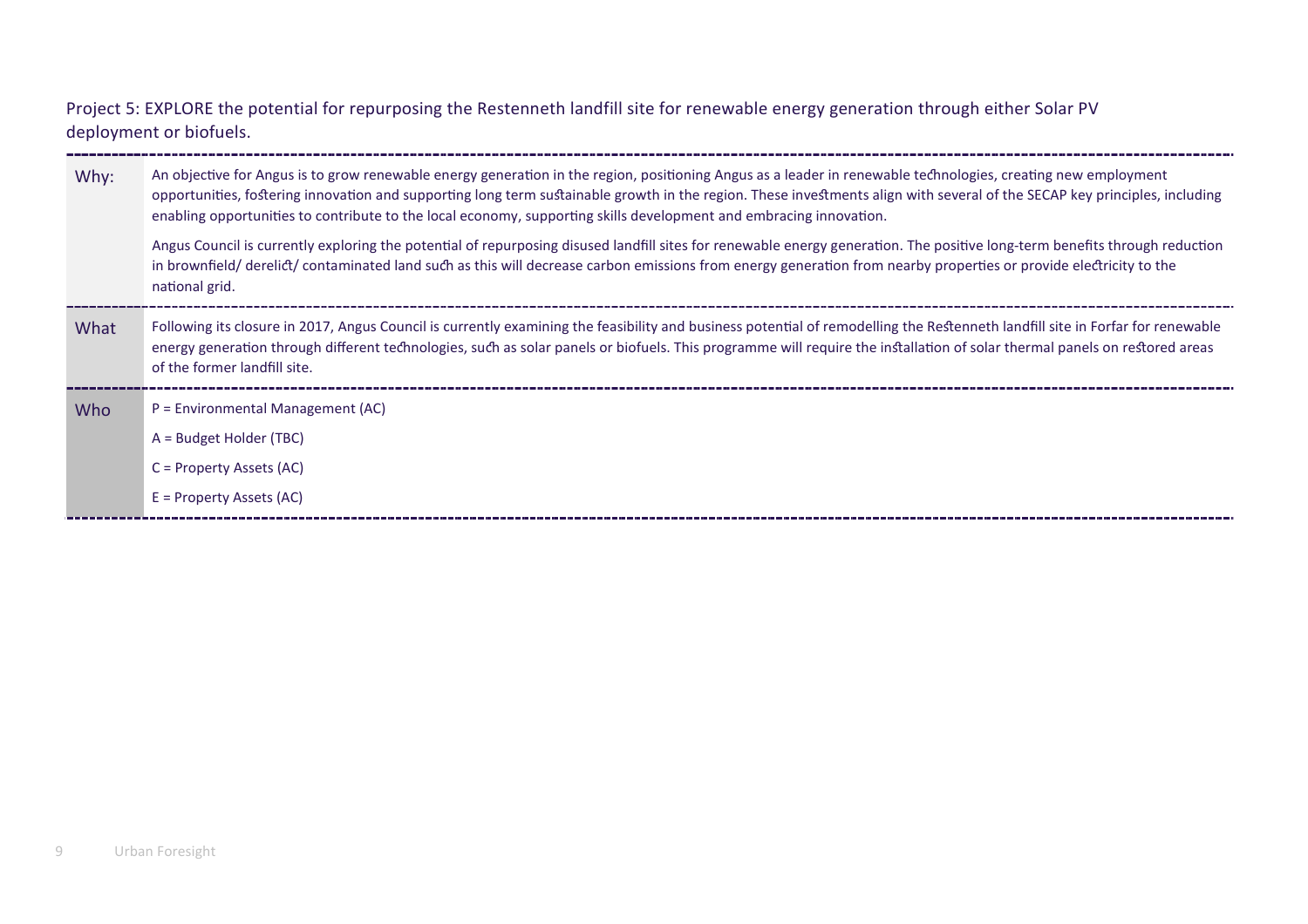Project 6: CONTINUE installing solar PVs on high energy use public-sector buildings and investigate/ pilot battery storage solutions. Installation to be undertaken at Brechin Community Campus High School and Websters High School (2021/2022).

| Why: | Investment in solar PVs on public buildings bring multiple benefits to local authorities and local public bodies. They enable organisations to reduce their net carbon<br>emissions whilst demonstrating leadership through visible action. The energy generated can either be sold to the national grid or used on-site, instead of purchasing<br>electricity from the grid. Both options bring financial benefits. |
|------|----------------------------------------------------------------------------------------------------------------------------------------------------------------------------------------------------------------------------------------------------------------------------------------------------------------------------------------------------------------------------------------------------------------------|
| What | Solar PV installations are taking place across public sector buildings in Angus with SALIX funding already in place. Battery energy storage solutions can help manage both<br>on-site energy usage and grid connections. Storing energy can provide a local supply when solar generation is lower, help manage smart-grid systems and support electric<br>vehicle charging.                                          |
|      | Angus Council should run a market testing exercise to engage companies who supply storage systems, for example those who convert used electric vehicle batteries into<br>large storage units, which reduces waste. A pilot will help test the effectiveness of energy storage in this context and will inform whether it should be rolled-out across<br>other public sites which have solar PV installations.        |
| Who  | P = Property Assets (AC)                                                                                                                                                                                                                                                                                                                                                                                             |
|      | $A = BudgetHolder (TBC)$                                                                                                                                                                                                                                                                                                                                                                                             |
|      | $C =$ Housing Assets (AC)                                                                                                                                                                                                                                                                                                                                                                                            |
|      | $E =$ Building manager (AC), Procured suppliers (TBC)                                                                                                                                                                                                                                                                                                                                                                |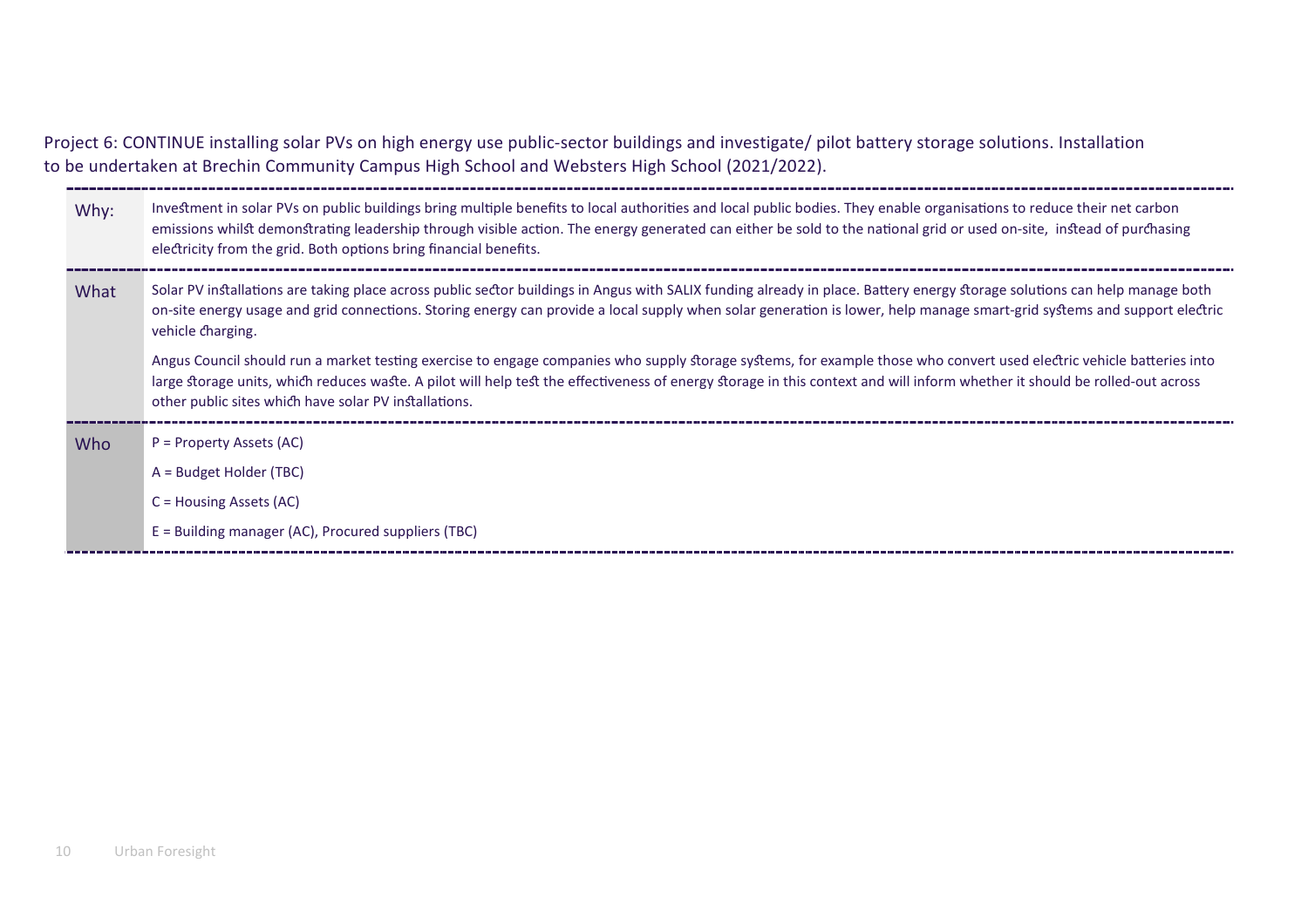Project 7: IMPROVE the efficiency of public lighting infrastructure and the performance of the supporting energy network, through opportunities presented by the streetlight replacement programme.

Why: An effective street lighting service contributes significantly to the Angus carbon reduction agenda. Almost a decade ago, the roll-out and upgrade to LED (Light Emitting Diode) street lighting systems began to reduce energy consumption and hence CO2 emissions. LED achieves these carbon reductions by producing white light in various intensities at very low wattage levels. The lamps have very long service intervals thus significantly reducing maintenance costs.

The existing partnership arrangement between Angus Council, Dundee City Council, Perth & Kinross Council and Tayside Contracts is responsible for the shared service delivery of street lighting across the geographical area of the three Councils. The partnership operates as an integrated team under a single Street Lighting Partnership Manager. To date, the partnership has achieved significant reductions in carbon emissions through its LED streetlight replacement scheme. In total, 90% of Angus, approximately 22,550 streetlights, have already been upgraded with LED lights, with around 2,206 still outstanding. A large portion of the remaining 10% are decorative lighting, which is more expensive to replace.

What The key objective for the programme is to provide an effective street lighting service that minimises the street lighting carbon footprint but without negatively impacting on Angus community safety. A continuation of this important streetlight replacement programme is helping the council to; maximise energy savings, provide more reliable lighting to residents and motorists, achieve the council's net zero carbon target and maximise financial savings to support other council services.

The Street Lighting Partnership still has some of last years "Invest to Save" budget left, which they were not able to spend last year due to COVID and has been carried over to this year. This leaves an approximate budget of £307,000 remaining for this fiscal year (Ending March 2022), which will roughly cover about ~1000 LEDs, so almost 5% of outstanding stock. However, some of the original LED lighting installations are now starting to fail and need replacing. Whilst the LED bulb itself is not failing, the LED drivers have a lifetime of  $\sim$ 10 years, so additional ad-hoc replacements are starting to be required.

Given budgetary constraints, prioritisation of LED replacements should be given to units which have the potential to save the most energy first. The biggest opportunities are the larger streetlights located on high-traffic main roads. Past street lighting strategy has meant these have been left towards the end of the programme due to the expense involved in replacing these. Yet some 250W metal halide lights, 250W SONS and other non-LED 150W lights located on these roads that have been identified, can enable a 60-70% energy saving if they were converted to LED. Therefore, they should be targeted for replacement this year. Areas these are located include Forfar, New Kyle, and some higher mountain and di�ributor roads spread across Angus.

Who  $P =$  Street Lighting Partnership

A = Budget Holder (TBC)

C = Transport (AC)

 $E =$ Tayside Contracts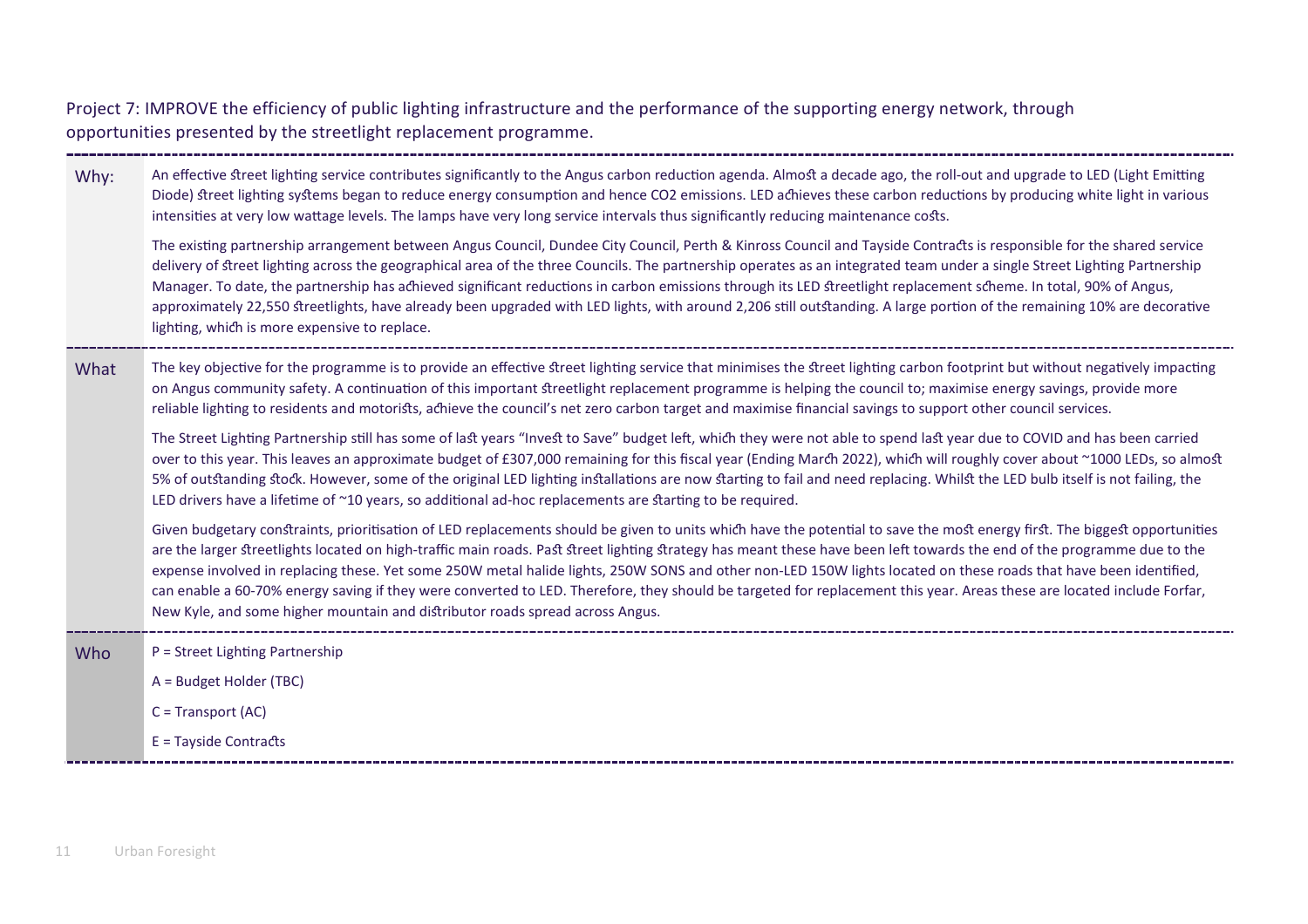## Transport

### There are 2 transport projects proposed to be prioritised for the launch of the Angus Council SECAP.

As a largely rural area, most households in Angus own one or more private fossil-fuelled cars. This contributes significantly to Angus' carbon emissions. Therefore, tackling transport-related carbon emissions in the region is largely about enabling people to access meaningful and costeffective alternatives to using private fossil fuelled cars for services and destinations.

Alternative active travel options (e.g., walking, cycling etc.) which have a positive impact on the environment should be encouraged and enabled. They also have additional benefits, such as improving citizens health and wellbeing through increased physical activity. However, in rural parts of Angus, it is often too impractical and inconvenient to travel long distances without the use of a car.

Therefore, Angus Council has already began taking measures t0 develop electric vehicle (EV) charging infrastructure to enable the use of low emission vehicles to increase uptake of EVs by citizens and its own workforce.

The following table and summaries present a shortlist of refined priority transport projects that Angus Council can lead in conjunction with key partners, for delivery in the short to medium term, and where potential funding is likely to be readily available. Connections with previous SECAP long list projects are also captured in table below.

| Project<br>No. | Project Name                               | Connection to<br>original SECAP long-<br>list actions |
|----------------|--------------------------------------------|-------------------------------------------------------|
| 8              | IMPLEMENT an EV charging hub in Arbroath.  | T7                                                    |
| 9              | <b>CONDUCT Angus Council Fleet Review.</b> | T <sub>8</sub>                                        |

Table 3: Transport Projects.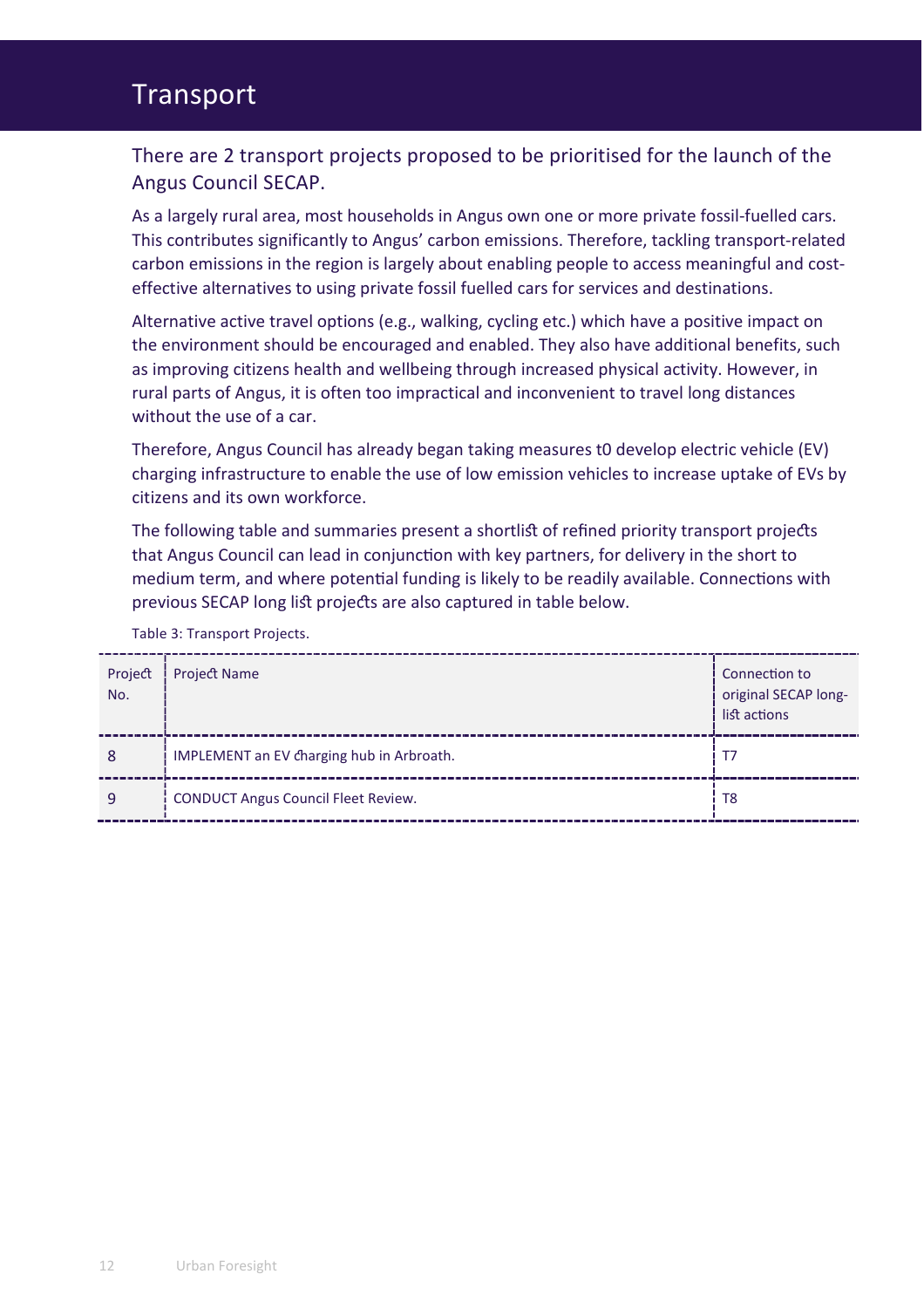## Project 8: IMPLEMENT an EV charging hub in Arbroath.

| Why: | As a largely rural area, most households in Angus own one or more private fossil-fuelled cars with the primary mode of transport in Angus being cars/vans (approximately<br>68%). Due to the rural nature of many of the areas within Angus, it is sometimes difficult to travel long distances without the use of a car. Although many services,<br>facilities and employment opportunities can be found in the town centres, for many people long distance travel is a necessary part of daily life.<br>Tackling transport-related carbon emissions in the region is largely about enabling people to access meaningful and cost-effective alternatives to using private fossil<br>fuelled cars to access services and destinations. In support of Scotland's ambition to phase out petrol and diesel cars and vans by 2032, Angus Council has taken measures |
|------|-----------------------------------------------------------------------------------------------------------------------------------------------------------------------------------------------------------------------------------------------------------------------------------------------------------------------------------------------------------------------------------------------------------------------------------------------------------------------------------------------------------------------------------------------------------------------------------------------------------------------------------------------------------------------------------------------------------------------------------------------------------------------------------------------------------------------------------------------------------------|
|      | to develop electric vehicle (EV) charging infrastructure. The use of EVs has increased dramatically over the last few years.<br>In 2019, Angus Council carried out a feasibility study to look at best potential sites for EV Charging hubs. This resulted in Angus Council opening its 1st EV hub at<br>Orchardbank in Forfar in February 2021, funded by the Scottish Futures Trust. The "Angus on the Go" Project has seen the development of a charging hub comprising of a<br>mix of charging types (4x 50kW rapid, 3x 22kW fast and 2x7kW slow chargers). The feasibility study also identified the best locations in Arbroath where similar EV hubs<br>should be deployed to increase the uptake of non-fossil-fuelled travel by commuters to and from Angus Council's largest town.                                                                     |
| What | Following on from the success of the Orchardbank installation, the council have sought funding through Transport Scotland's Switched On Towns and Cities Programme<br>to implement EV charging hubs in Arbroath. The locations are based on the 2019 feasibility study of potential for EV infrastructure in Arbroath, which narrowed down<br>potential hub sites to 3-4 locations.                                                                                                                                                                                                                                                                                                                                                                                                                                                                             |
| Who  | $P = Road$ and Transport (AC)<br>A = Budget Holder (TBC)<br>C = Property Assets (AC)<br>$E =$ Road and Transport (AC)                                                                                                                                                                                                                                                                                                                                                                                                                                                                                                                                                                                                                                                                                                                                           |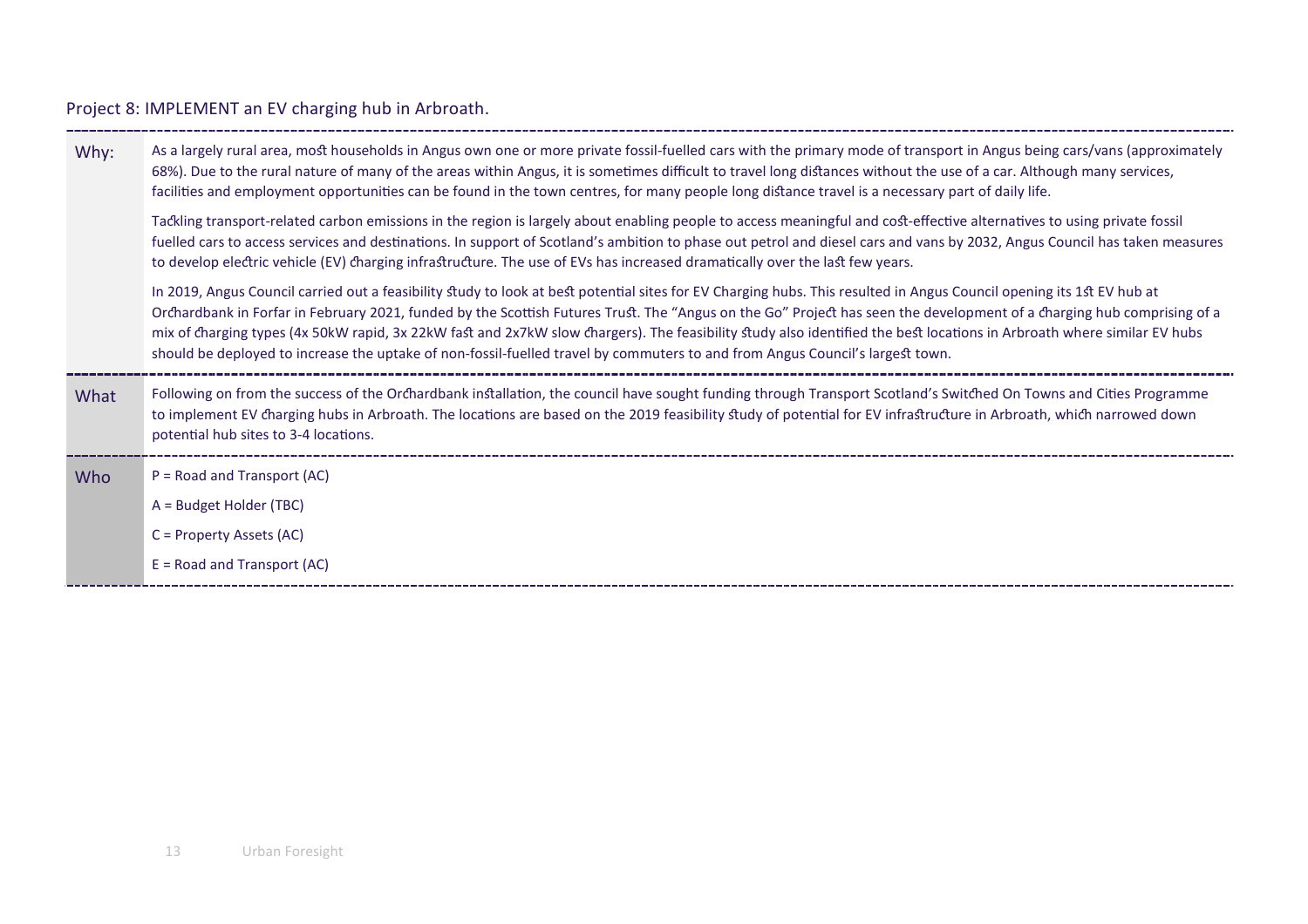Project 9: CONDUCT Angus Council Fleet Review.

| Why: | A key aim for aim for Angus Council is reducing carbon emissions and pollution from its fleet and operations. The various vehicle fleets used by the Council and its<br>contractors are a major source of carbon and air pollution, therefore it is an important issue to address to seriously tackle climate change. A clear scoping of existing fleet<br>emissions and a strategy to operate more efficiently, without compromising quality of service or incurring unsustainable costs is needed.                                                                                              |
|------|---------------------------------------------------------------------------------------------------------------------------------------------------------------------------------------------------------------------------------------------------------------------------------------------------------------------------------------------------------------------------------------------------------------------------------------------------------------------------------------------------------------------------------------------------------------------------------------------------|
| What | In 2019, a proposal to instigate an Angus Council fleet review to deliver financial savings was targeted for 2020/21 but was delayed due to COVID. Instead, a fleet review<br>will be scheduled for later this year (2021) to not only deliver financial savings but establish the carbon emission benefits as well.                                                                                                                                                                                                                                                                              |
|      | Angus Council will need to carry out a review of all council and council partner organisations approach to fleet, including a full review of current methods of procurement,<br>operations, maintenance and disposal. It will also include developing a full options appraisal, aimed at developing a fleet upgrade model and plans for implementing EV<br>technology to reduce emissions (both GHG emissions and air pollutants) from vehicles used in all Council's operations. All this must be achieved with minimal disruption<br>to current service delivery requirements.                  |
|      | However, currently ownership for the various fleets within Angus Council are disparate. For example, bus fleets currently sit with road and transport department, waste<br>and maintenance fleets reside within parks department and another fleet located within social work, to name a few. Therefore, a key aim of the review will be to identify<br>where full fleet management and operations should sit within the council, to provide a holistic overview and strategy for managing the existing fleet across different parts<br>of the council efficiently and effectively going forward. |
|      | This Fleet review is to be led by Angus Council Road and Transport team as part of its change programme, with significant support from other fleet managers from other<br>departments contributing.                                                                                                                                                                                                                                                                                                                                                                                               |
|      | No specified date has been set for the delayed fleet review; however, Road and Transport are looking to initiate this around August 2021 and see what can be achieved in<br>last 4 months of the year. Budgets implementing findings for the plan should be ready in Feb 2022, so recommendations from the review will need to be established by<br>Jan 2022.                                                                                                                                                                                                                                     |
| Who  | $P = Road$ and Transport (AC)                                                                                                                                                                                                                                                                                                                                                                                                                                                                                                                                                                     |
|      | A = Budget Holder (TBC)                                                                                                                                                                                                                                                                                                                                                                                                                                                                                                                                                                           |
|      | $C =$ Any AC departments with fleets e.g. Parks (AC)                                                                                                                                                                                                                                                                                                                                                                                                                                                                                                                                              |
|      | $E =$ Fleet Managers                                                                                                                                                                                                                                                                                                                                                                                                                                                                                                                                                                              |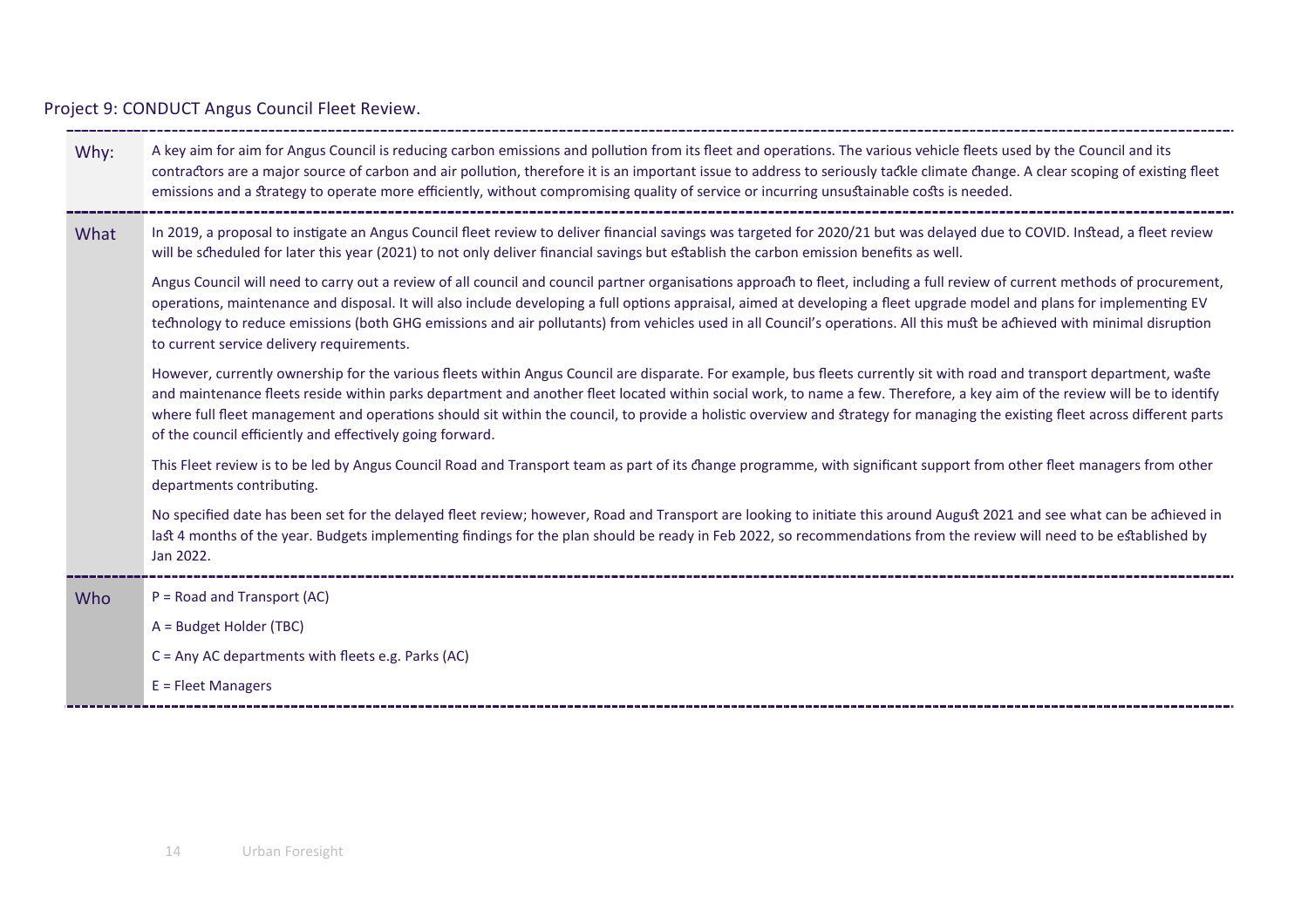# Agriculture, Land Use & Forestry

## There are 3 Agriculture, Land Use & Forestry projects proposed to be prioritised for the launch of the Angus Council SECAP.

Angus has some of the best growing land in Scotland with over 40% of the A class agricultural land in Scotland making farming a vitally important industry in the region. Agriculture is particularly susceptible to the impacts of climate change, given its reliance on weather. In addition, agriculture is a large contributor to carbon emissions, and as such is a critical sector to address in helping to meet national climate change targets.

Angus' natural environment is one of the regions strongest assets and therefore it is essential that it is protected and enhanced for future generations. Angus Council has already taken steps to increase the resilience of the region's natural environment to the impacts of climate change.

When it comes to climate change adaptation, flooding is of particular concern in Angus. Together with the Scottish Government, the council has secured funding to deliver the multimillion-pound Arbroath Flood Protection Scheme, a national priority under the Flood Risk Management Strategy.

The following table and summaries present a shortlist of refined priority land use & forestry projects that Angus Council can lead in conjunction with key partners, for delivery in the short to medium term, and where potential funding is likely to be readily available. Connections with previous SECAP long list projects are also captured in table below.

| Project<br>No. | <b>Project Name</b>                                                                                     | Connection to<br>original SECAP long-<br>list actions |
|----------------|---------------------------------------------------------------------------------------------------------|-------------------------------------------------------|
| 10             | ASSESS Montrose Coastal Erosion Protection Options for Implementation.                                  | L3, L4, L5 & L6                                       |
| 11             | <b>IMPLEMENT Biodiversity and Green Infrastructure for Climate Change Mitigation</b><br>and Adaptation. | L5, L6, L9 & L11                                      |
| 12             | DEVELOP Local Agriculture and Sustainable Food Initiative.                                              | A1, A6, A8 & A10                                      |

Table 4: Agricultural, Land Use & Forestry Projects.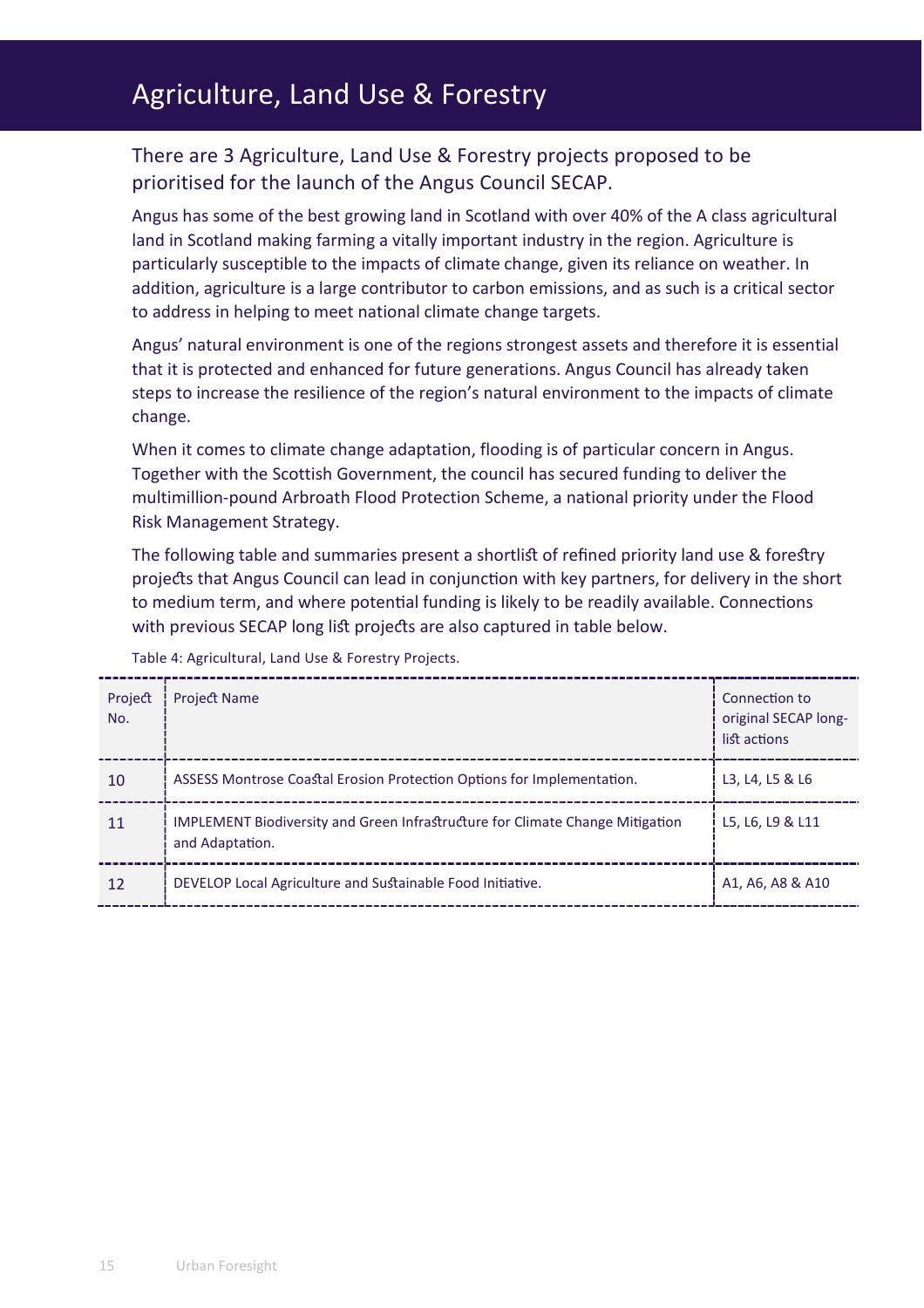| Why: | The effects of climate change have had a significant impact on vulnerable coastal and marine areas, as well as to the function and structure of their ecosystems.<br>Increasing sea levels change the shape of coastlines, contributes to coastal erosion and lead to flooding. Angus itself has a geography that includes several such<br>vulnerable coastal areas that need protecting.                                                                                                                                                |
|------|------------------------------------------------------------------------------------------------------------------------------------------------------------------------------------------------------------------------------------------------------------------------------------------------------------------------------------------------------------------------------------------------------------------------------------------------------------------------------------------------------------------------------------------|
|      | There is particular concern raised about the coastal erosion affecting Montrose. It is projected that the Montrose coastline could wear away by up to 80m over the next<br>50 years. Coastal erosion is also inextricably linked to flooding. Both these issues are set to worsen in Montrose in the not-too-distant future. Angus Council have<br>acknowledged this risk to Montrose's coastline as a unique natural asset for residents and tourists, but also the nearby affected local stakeholders, such as Montrose Golf<br>Links. |
| What | The Council commissioned a flood risk study for Montrose to identify options to manage coastal erosion and flood risk in a coordinated way. The options will be<br>considered for inclusion in the second-generation Local Flood Risk Management Plan and apply for Scottish Government funding for flood risk capital monies available<br>from 2022-28.                                                                                                                                                                                 |
|      | The next step for Angus is to prioritise the next activity as part of this co-ordinated approach, including engaging with SEPA. Prioritisation will include:                                                                                                                                                                                                                                                                                                                                                                             |
|      | Assessing the urgency of need: how soon will flood and erosion mitigation be needed.<br>$\bullet$                                                                                                                                                                                                                                                                                                                                                                                                                                        |
|      | Assessing the impact of flood and erosion risk: what economic activity, communities or ecosystems are at risk.                                                                                                                                                                                                                                                                                                                                                                                                                           |
|      | Assessing network effects: what role does a location play in Angus-wide coastal erosion and flood management, for example by slowing water flows<br>upstream and impacting on flooding further downstream.                                                                                                                                                                                                                                                                                                                               |
|      | This prioritisation and co-ordination will create a forward programme of interventions, for which funding bids will be created. The council must also ensure that Shoreline<br>Management Plan (SMP2) policies are integrated into development control activities developed. Finally local community groups will need to be engaged to raise<br>awareness amongst the public of flooding to enable resident buy-in to any proposed plans.                                                                                                |
| Who  | $P =$ Coastal and Flooding (AC)                                                                                                                                                                                                                                                                                                                                                                                                                                                                                                          |
|      | A = Planning (AC), Budget Holder (TBC)                                                                                                                                                                                                                                                                                                                                                                                                                                                                                                   |
|      | C = SEPA, Emergency Planning/Resilience (AC), Communities (AC), River South Esk Catchment Partnership                                                                                                                                                                                                                                                                                                                                                                                                                                    |
|      | $E =$ Coastal and Flooding (AC)                                                                                                                                                                                                                                                                                                                                                                                                                                                                                                          |

Project 10: ASSESS Montrose Coastal Erosion Protection Options for Implementation.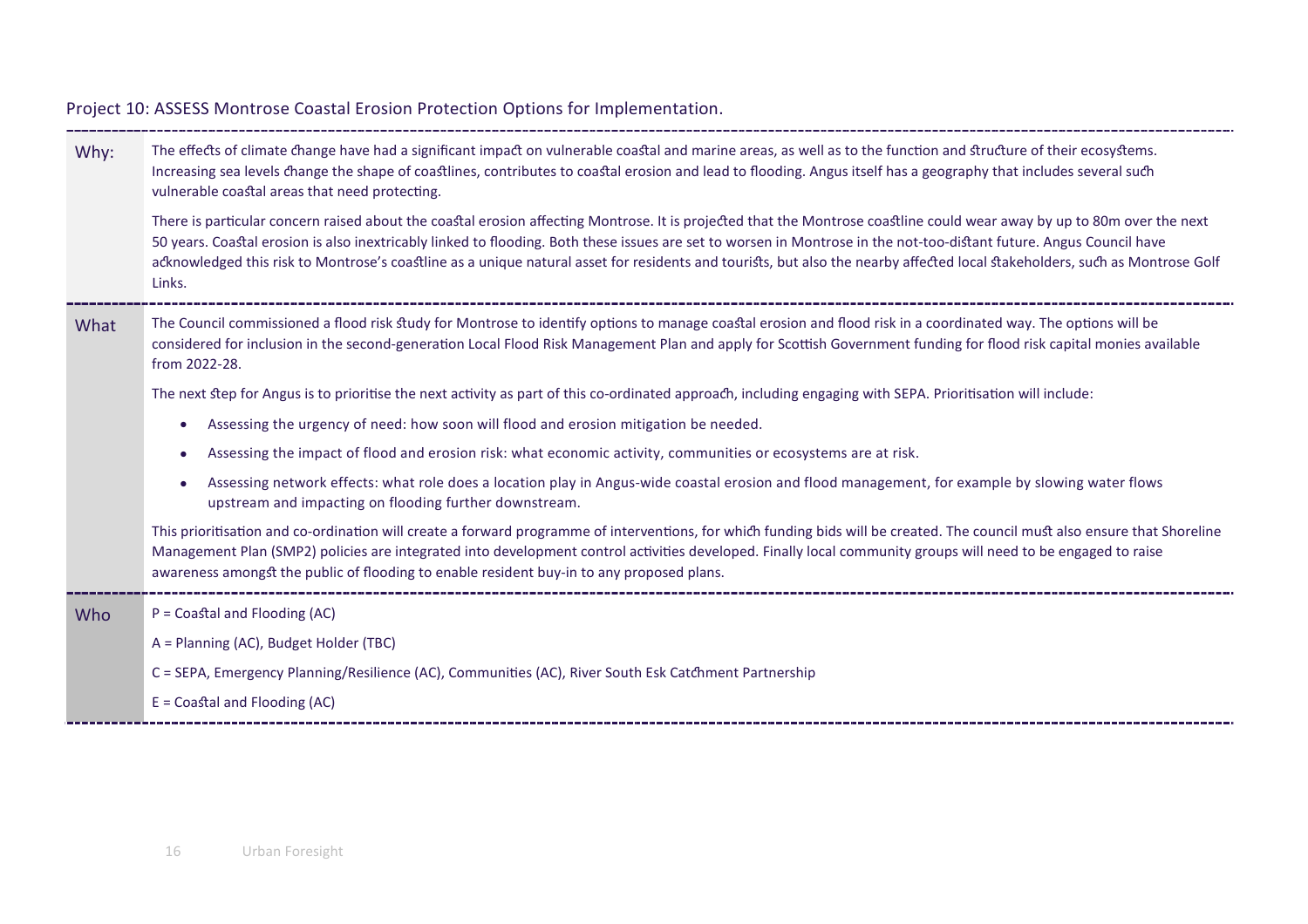Why: The current Tayside Local Biodiversity Action Plan (2016-2026) shows a commitment to conserving and enhancing the range of different habitat types and species in the local authority areas of Angus and Perth & Kinross to promote the many benefits of biodiversity in the region through multiple projects. However, there is still further opportunity to adopt the ecosystem approach of the Scottish Government's 2020 Challenge for Scotland's Biodiversity into this plan. Increasing biodiversity in a planned manner can mitigate climate change and help Angus adapt to effects of climate change. For mitigating climate change, some soil types are more effective at capturing and storing carbon from the atmosphere than others. Whilst adapting to the effects of climate change, different plants have different properties in terms of reducing surface water flows, supporting a wider range of insects, birds and pollinators and physical resilience to being in places with high visitor numbers. Mixed tree planting can also be designed in ways which not just reduces flood risk or soil erosion but increases resistance to disease as well as absorbing carbon. What To deliver climate mitigation focus on delivery of the actions of the Tayside Local Biodiversity Plan 2016-2026. As a priority, the most important work from this will be delivering the Catchment Management Plans. For example, a key central water asset for the region is the River South Esk catchment area, which provides drinking water, irrigation for crops, watering for livestock and a valuable habitat for wildlife. For this area, catchment management plans are written by a partnership of organisations to protect the river and it surrounds. This partnership includes Angus Council, Scottish Natural Heritage, Esk District Salmon Fishery Board and Esk Fisheries Trust, Cairngorms National Park Authority, NFU Scotland, SEPA, Montrose Port Authority and the Scottish Wildlife Trust. The rural and agricultural land in Angus can also act as a carbon store, but more detailed research and analysis of the best locations and ecosystem conditions for this is needed. This means working with farmers and landowners, for example, to design initiatives to help them access DEFRA Environment Land Management scheme payments. In places, initiatives should go beyond existing tree planting programmes across Angus. Extra focus should be placed on dune, salt marshes, grasslands, wetlands and other types of habitat restoration. These diverse habitats have the potential to store more carbon than trees, but are rarer and more complex,

Project 11: IMPLEMENT Biodiversity and Green Infrastructure for Climate Change Mitigation and Adaptation.

To deliver adaptation against effects of climate change, a whole ecosystem approach to the delivery of the Tayside Local Biodiversity Action Plan 2016-2026 and further green infrastructure development is required. For example, the replacement of hard surfaces with SuDS (as described in Project 4) and installation of naturebased solutions including meadows, rain gardens and other vegetation in built-up and rural locations to manage rainwater flows.

Taking an ecosystem approach across the whole of Angus means that green infrastructure can be planned to be upstream of areas which suffer from surface flooding, as well as in and downstream from these areas to slow water flows. In turn this allows for a wider range of green infrastructure to be used with a wider range of biodiversity.

Who P = Environmental Strategy Project Officer, Planning (AC)

meaning farmers and landowners will need more support to implement.

A = Budget Holder (TBC)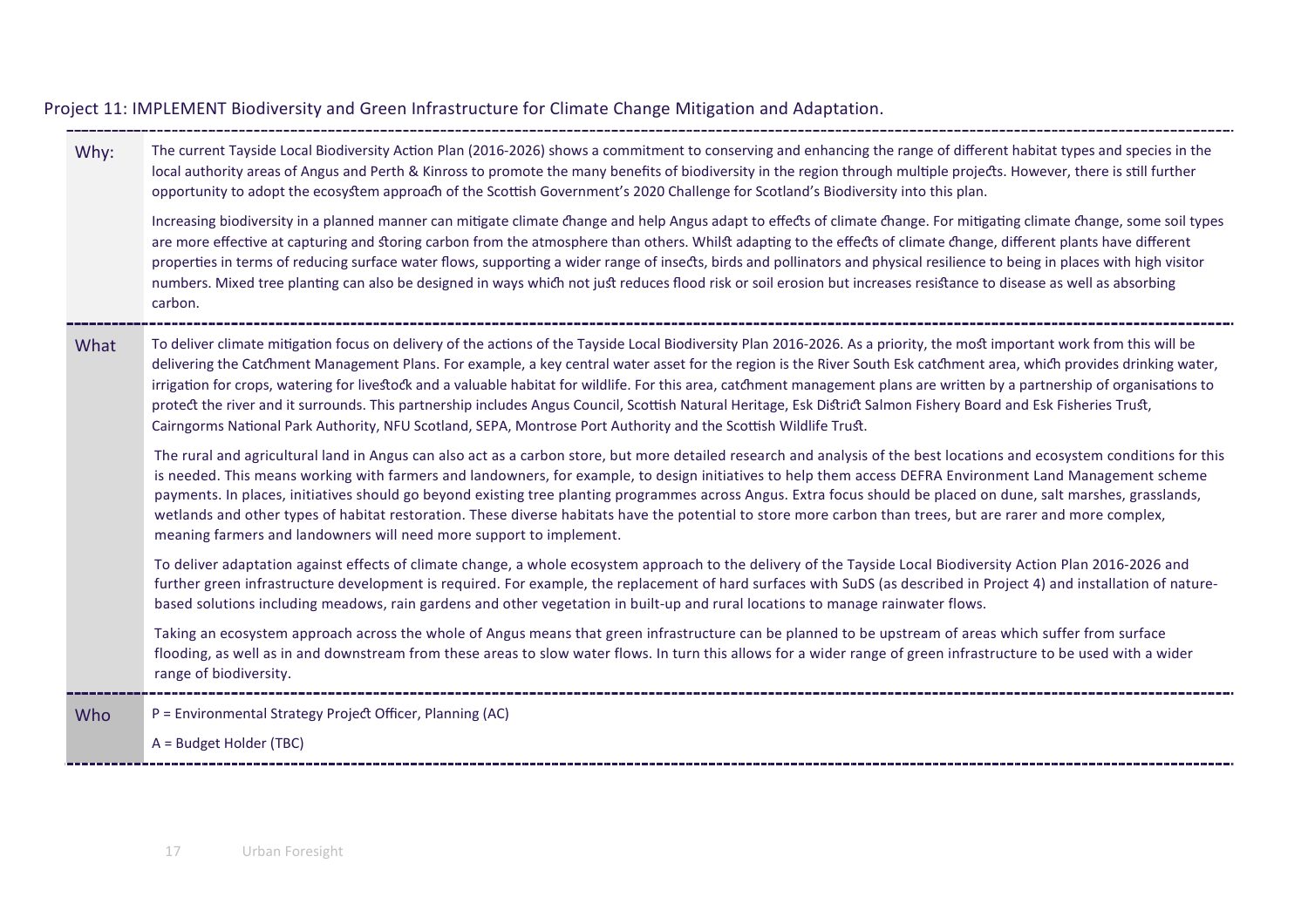|  | $C = INNS$ Project Team, Scottish Invasive Species Initiative, NatureScot, Coastal and Flooding (AC) |
|--|------------------------------------------------------------------------------------------------------|
|  | E = Planning (AC), River South Esk Catchment Partnership, Tayside Biodiversity Partnership           |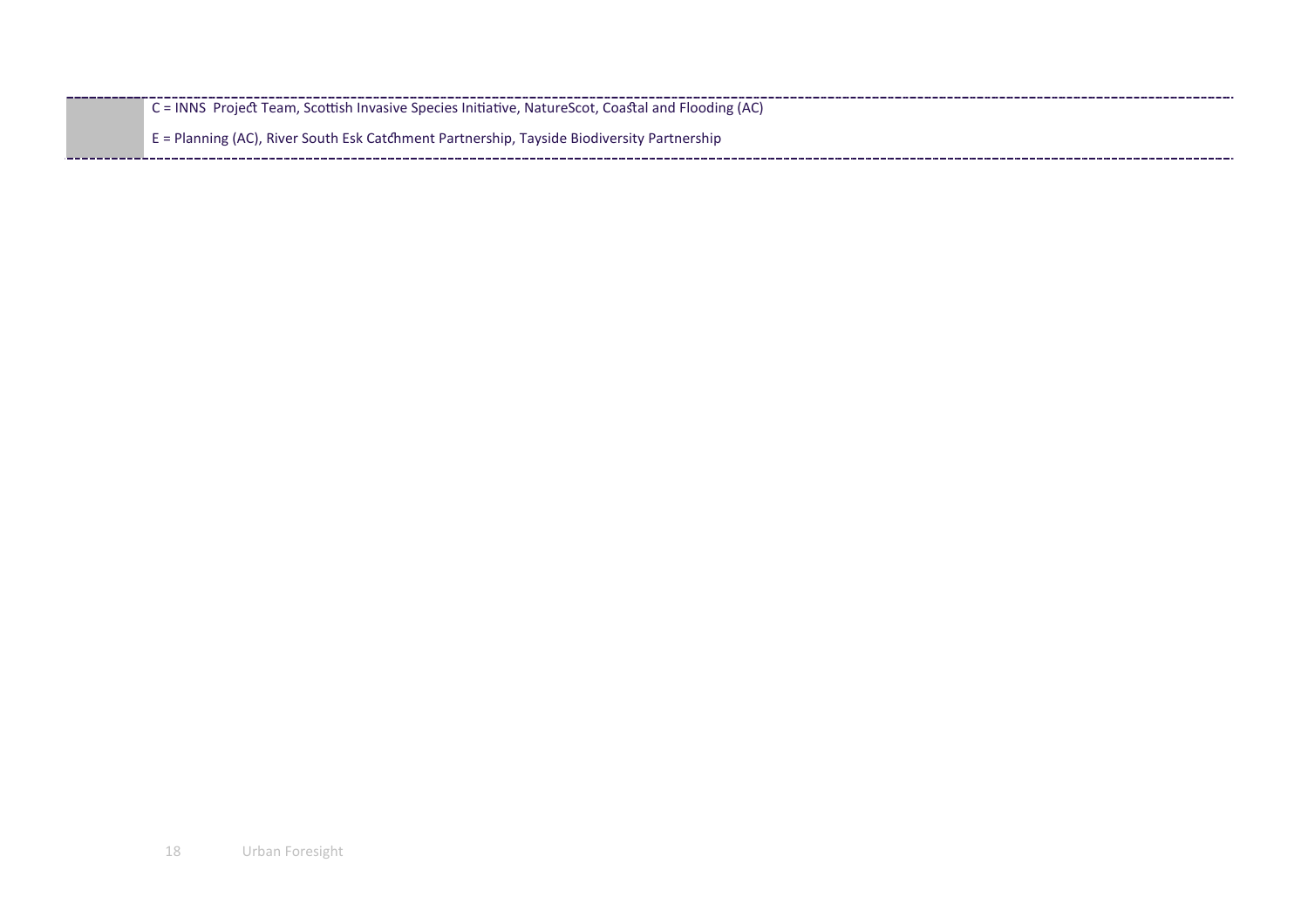| Why: | The Community Empowerment 2015 (Scotland) Act, Part 9, requires every local authority to prepare a food growing strategy. The Angus Food Growing Strategy 2020-<br>2025 was developed by Angus Council through consultation with local growers and citizens of Angus. The actions recommended in this food strategy reflected local<br>conditions, such as Angus being a largely rural area with a significant agricultural industry. This enables Angus to be a major contributor to Scotland's farming, food and<br>drink industries and economy. However, agriculture is also a significant contributor to greenhouse gas emissions, accounting for 15% of Scotland's total emissions in<br>2018.                                                                                                                                                                                                                |
|------|---------------------------------------------------------------------------------------------------------------------------------------------------------------------------------------------------------------------------------------------------------------------------------------------------------------------------------------------------------------------------------------------------------------------------------------------------------------------------------------------------------------------------------------------------------------------------------------------------------------------------------------------------------------------------------------------------------------------------------------------------------------------------------------------------------------------------------------------------------------------------------------------------------------------|
|      | Therefore, strong local agricultural expertise which, whilst renowned at a national level, is not being fully utilised for the benefit of communities within Angus or the<br>wider environment. There are still opportunities to further integrate local capabilities into the local supply chain. A dedicated Local Agriculture and Sustainable Food<br>Initiative is recommended to not only help address food poverty in certain Angus communities, but also reduce carbon emission. Producing food locally would help<br>reduce carbon footprint of Angus through reducing reliance on transportation of food into the region from further afield. However, currently there is a lack of local<br>evidence and analysis of impact of different local food production, supply and consumption models and innovation that could be used to lower the carbon footprint of<br>Angus, so further research is needed. |
| What | A collaborative and multi-stranded intervention is required to reduce carbon emissions from rural land-use and food. As well as building the evidence base, projects will<br>need to be delivered to produce sustainable local food sources. The existing network of local food producers would benefit from working with the Centre for Agricultural<br>Sustainable Innovation (CASI) in Forfar, that is being set-up as part of the Mercury Programme, to see how Agri-tech could help promote sustainable agricultural<br>practices. Together these would quickly bring momentum to this project, although co-ordination is needed to bring together the activity of this network.                                                                                                                                                                                                                               |
|      | A Local Agriculture and Sustainable Food Initiative would start by establishing a regional 'food forum' which engages Angus Council, local producers, Angus Foodbank,<br>CASI and various beneficiaries. This forum would then attempt to develop a stronger link between suppliers of local produce and local people. This includes promoting<br>use of local producers through existing networks but also considering how to better integrate local produce in schools, care homes, hospitals and throughout Angus e.g.,<br>explore best practice models being used in East Ayrshire who supported small suppliers to develop their skills and capacity to bid for tenders in a way that made them<br>competitive with larger national suppliers.                                                                                                                                                                 |
| Who  | P = Strategic Policy (AC)                                                                                                                                                                                                                                                                                                                                                                                                                                                                                                                                                                                                                                                                                                                                                                                                                                                                                           |
|      | A = Budget Holder (AC), Corporate Procurement Group (AC)                                                                                                                                                                                                                                                                                                                                                                                                                                                                                                                                                                                                                                                                                                                                                                                                                                                            |
|      | C = Communities Team (AC) Centre for Agricultural Sustainable Innovation (CASI), Angus Food Bank, Local Food Producers, Agrico, SoilEssentials, James Hutton Institute,<br>Sustainable Kirriemuir                                                                                                                                                                                                                                                                                                                                                                                                                                                                                                                                                                                                                                                                                                                   |
|      | E = Strategic Policy (AC)                                                                                                                                                                                                                                                                                                                                                                                                                                                                                                                                                                                                                                                                                                                                                                                                                                                                                           |
|      |                                                                                                                                                                                                                                                                                                                                                                                                                                                                                                                                                                                                                                                                                                                                                                                                                                                                                                                     |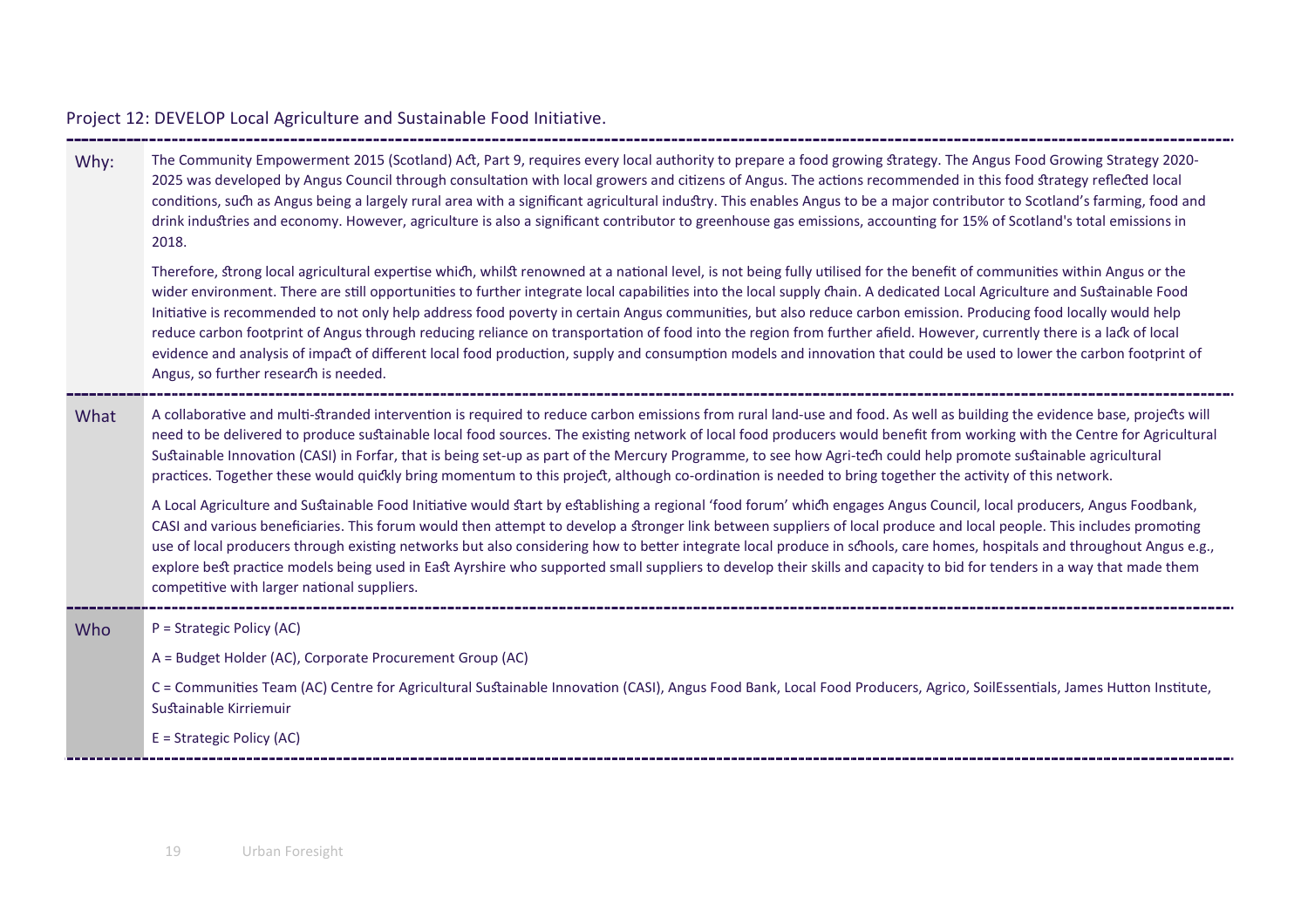## Waste

There is 1 Waste project proposed to be prioritised for the launch of the Angus Council SECAP.

The way in which materials are obtained, used and disposed have a significant impact on carbon emissions. According to a report by Zero Waste Scotland, material consumption is responsible for approximately 60% of carbon emission in Scotland.

When it comes to recycling, Angus Council has some of the highest household recycling rates and diversion rates from landfill. Angus Council is committed to continuing to improve its wa�e services and recycling rates through use of circular economy principles. By developing initiatives that utilise waste in new and innovative ways, Angus council, residents and businesses can create new revenue �reams whil� minimising their impa� on the environment.

The following table and summary presents a single refined priority waste project that Angus Council can lead in conjunction with key partners, for delivery in the short to medium term, and where potential funding is likely to be readily available. Connections with previous SECAP long list projects are also captured in table below.

Table 6: Waste Projects.

| Project<br>No. | <b>Project Name</b>                                                                                                                                      | Connection to<br>original SECAP long-<br>list actions |
|----------------|----------------------------------------------------------------------------------------------------------------------------------------------------------|-------------------------------------------------------|
| 13             | IMPLEMENT new kerbside collection services in line with Scotland's Deposit Return<br>Scheme, supported by the current "Right Stuff, Right Bin" campaign. | W <sub>1</sub> & W <sub>2</sub>                       |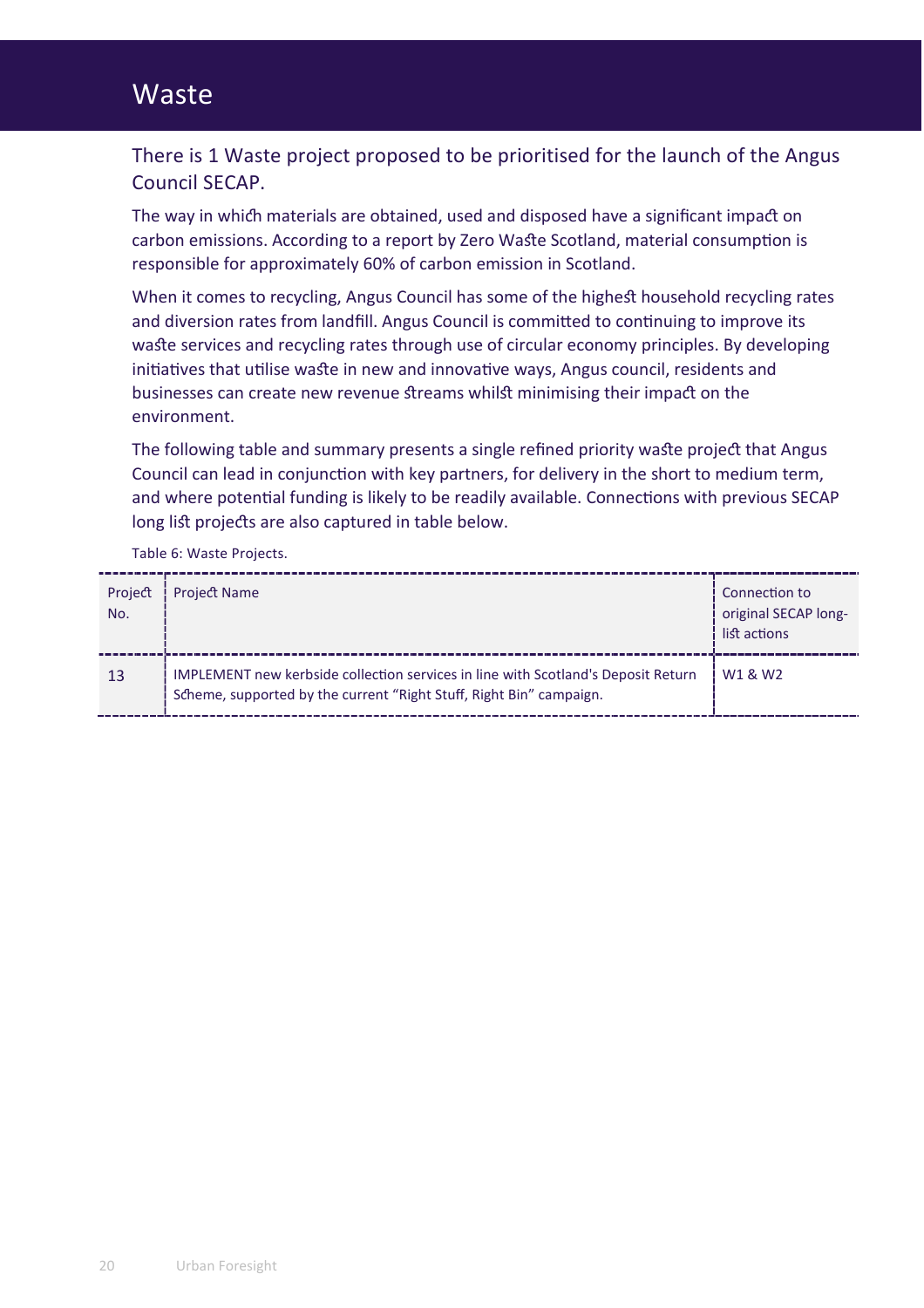<span id="page-20-0"></span>Project 13: IMPLEMENT new kerbside collection services in line with Scotland's Deposit Return Scheme, supported by the current "Right Stuff, Right Bin" campaign.

Why: Across Scotland a new Deposit Return Scheme will be launched in July 2022. The scheme is designed to make it easy for people to "do the right thing" and will help tackle 'throw-away' culture. With the new s�eme, people will pay a small 20p deposit when they buy a drink in a single-use container and then get the deposit ba� when they return the empty bottle or can. Similar schemes are already in place across Europe and have been very successful in reducing litter and tackling climate change.

The Deposit Return Scheme has been designed for consumers to take single-use containers back to any retailer selling drinks covered by the scheme to redeem the 20p deposit. The scheme will include drink packaging made from polyethylene terephthalate (PET) plastic, aluminium and steel cans, and glass bottles. For non-retail spaces, recycling centres, schools or other community hubs will act as return locations. While retailers will be required by legislation to provide a return service, non-retail spaces will operate on an "opt-in" basis.

Provisions for household plastic, glass and metal containers recycling is already widely provided, via Angus Council recycling centres and regular kerbside collections. However, there is a big opportunity to improve overall recycling rates from kerbside collections. Currently resident inconsistent waste sorting behaviour limits the level of correct waste segregation being achieved at the kerbside level. This is because the financial and operational constraints of Angus Council Environmental Services mean they do not have the capacity to re-sort and decontaminate resident's waste for them. The Deposit Return Scheme is seen as a key method to incentivise residents to sort materials correctly into their bins first time round, thereby decreasing cross-contamination and increasing the overall amount of material collected that is suitable for higher-value recycling.

#### What When it comes to recycling, Angus Council already has the second highest household recycling rate in Scotland and one of the highest diversion rates from landfill<sup>[2](#page-20-0)</sup>. Angus Council however will demonstrate further commitment to improving its waste services and recycling rates by supporting the non-retail aspect of the Deposit Return Scheme. Therefore, Angus Council should update its "Right Stuff, Right Bin" recycling campaign, leveraging both on-line and print media to raise awareness of the upcoming Deposit Return Scheme and the financial incentive for "opting-in". This updated campaign will also seek to target and recruit a small sample of early adopter Angus residents to sign-up to a 3-month pilot scheme, either just prior or upon launch of the national scheme.

Early adopter residents who sign-up to the pilot will have their current 250ml grey bins, used to collect plastics, glass and cans (plus paper and card), monitored for separation compliance (e.g., measure % contamination rate in grey bin), after having the scheme explained to them. These early adopter residents will use this new service ahead of the rest of residents to provide their feedback and experience of the operation of the new kerbside collection service, ease/speed with which deposits are returned and any improvements needed. Further opportunities for other residents to "opt-in" will be scoped, rolled out and monitored, after improvements to the operations and communication of the scheme, resulting from the pilot feedback, are implemented.

In addition, Angus Council could seek to claim deposits on empties put into resident's grey bins who did not "opt-in" into the kerbside Deposit Return Scheme. Thereby generating revenue to offset some of the Council overall recycling costs.

Who  $P =$  Environmental Services (AC)

<sup>2</sup> Angus Council Website[. Available here.](https://www.angus.gov.uk/news/a_big_thank_you_to_all_our_angus_recyclers)